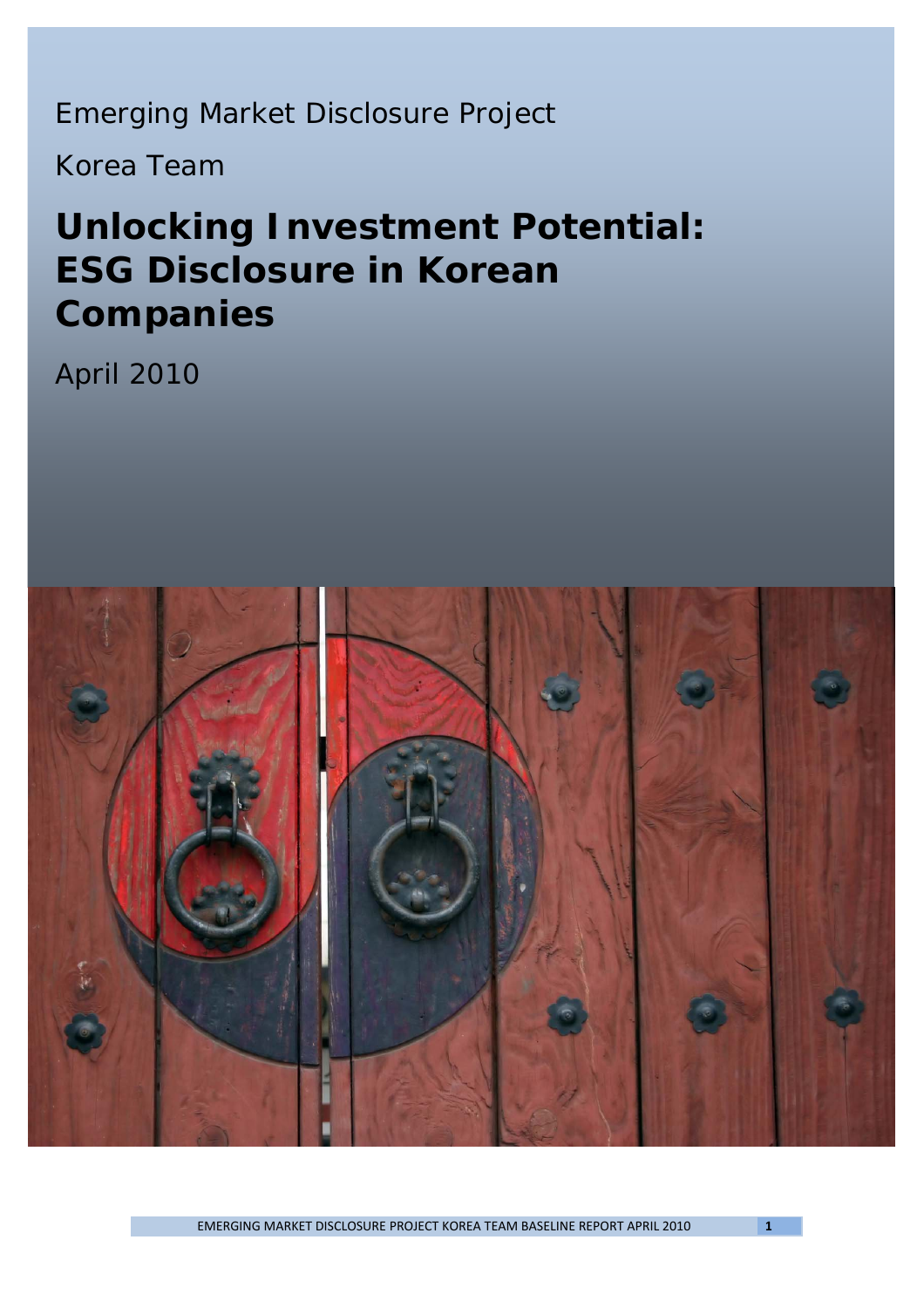# **Acknowledgements**

The Emerging Market Disclosure Project (EMDP) wishes to acknowledge the work and effort of those that helped to make this report possible, especially KOCSR, EIRIS and Responsible Research. Those who have joined the EMDP Project work stream on South Korea include Eco-Frontier. The EMDP would not be possible without the support of the Social Investment Forum (SIF), Boston Common Asset Management and Calvert Investments, and it acknowledges the vital role they play in coordinating the project and ensuring it has a platform for growth.

### **About EMDP**

### www.socialinvest.org/projects/iwg

The EMDP is an international initiative to improve corporate environmental, social and governance (ESG or sustainability) reporting in emerging markets. The EMDP is under the leadership of a steering committee comprised of representatives from Boston Common Asset Management, Calvert Investments and the Social Investment Forum (SIF) and SIF's International Working Group with technical advisory support from the United Nations Principles for Responsible Investment (UNPRI). The SIF is the secretariat for the EMDP. The UNPRI is also providing coordinating support for outreach with global investors for three of the country teams Brazil, India and South Korea.

The EMDP has unfolded in three phases. The first focused on assessing ESG disclosure trends and the second sought to demonstrate investor support for greater ESG disclosure among emerging market companies. The project is now in its third phase, which is focused on outreach and engagement to promote greater disclosure of sustainability factors by corporations operating in Brazil, China, India, Indonesia, South Africa and South Korea.

### **About SIF**

### www.socialinvest.org

SIF is the US national non-profit membership association for professionals, firms and organizations dedicated to advancing the practice and growth of socially responsible investing (SRI). Critical to responsible investment practice is the consideration of ESG criteria in addition to standard financial analysis. Nearly 500 SIF members support SRI through portfolio selection analysis, shareholder advocacy and community investing.

### **About KOCSR**

### www.kocsr.com

KOREA CSR Research Service (KOCSR) was launched as an affiliate of The Center for Corporate Social Responsibility in 2007. It incorporated in 2008 with a group of independent shareholders: NGOs, CSR institutes and religious organizations. KOCSR conducts comprehensive research on the social, environmental and ethical performance of over 100 Korean companies. KOCSR provides Korean companies' ESG data to global and Korean investors.

#### **About EIRIS**

#### www.eiris.org

EIRIS is a leading global provider of independent research into the ESG and ethical performance of companies. With over 25 years' experience of conducting research and promoting responsible investment strategies, EIRIS now provides services to more than 150 asset owners and asset managers globally.

#### **About Responsible Research**

#### www.responsibleresearch.com

Responsible Research is an independent provider of Asian ESG research, targeted at global institutional investors. Their approach is based on thematic and sectoral analysis of relevant ESG factors with benchmarking on criteria selected for materiality. They have also developed the Asian Sustainability Rating tool for responsible investors to benchmark performance in Asia. As a signatory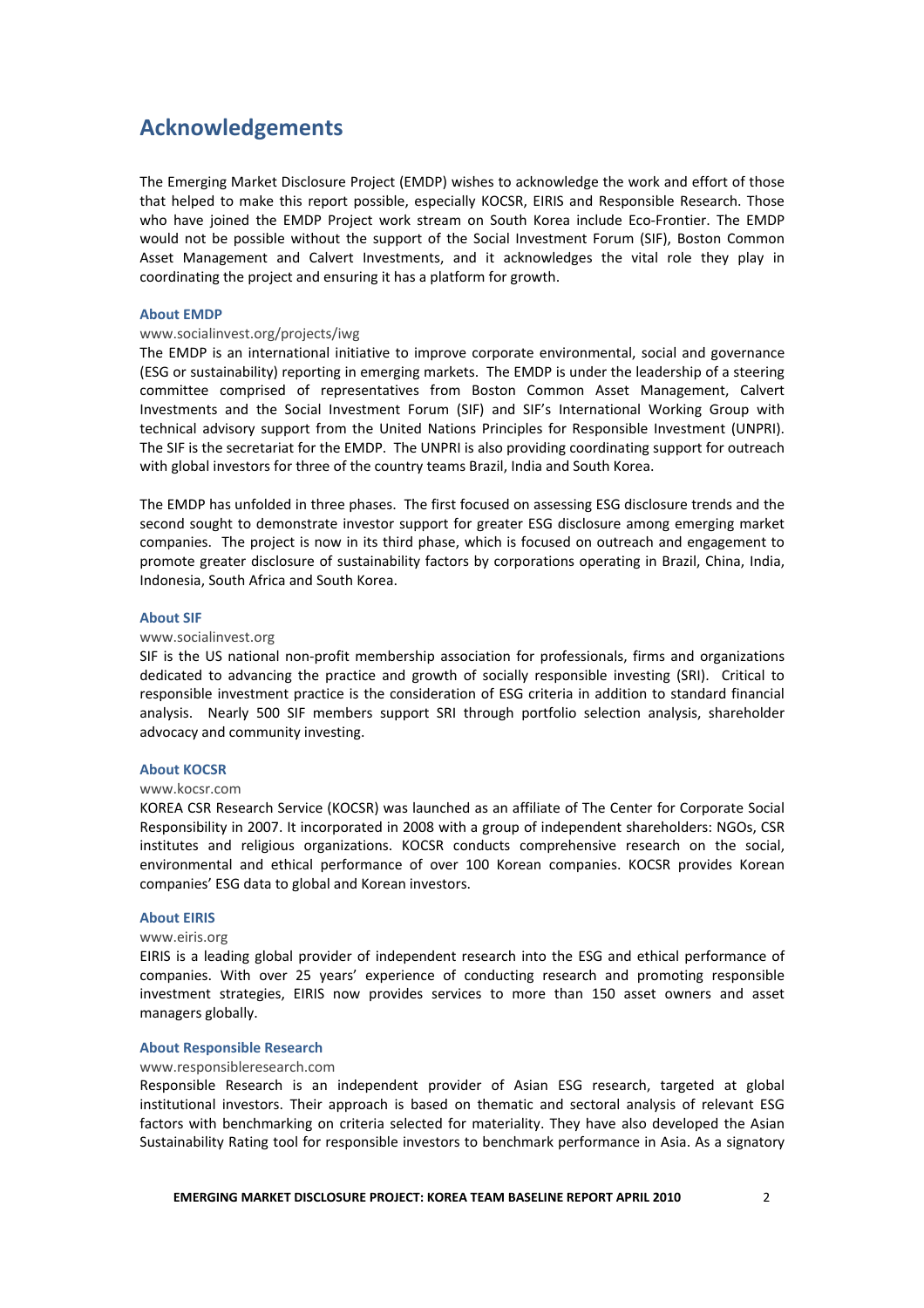to the UNPRI, Responsible Research commits time and resources voluntarily to the EMDP as part of its commitment to collaboration on developing ESG tools.

Additional Contributor to the Korean ESG Project:

#### **Eco‐Frontier**

www.ecofrontier.com

Eco Frontier is a sustainability management consultancy that provides advisory services for sustainable investment and management. Eco‐Frontier's clientele includes leading financial institutions, national government organizations, public institutions and private companies in South Korea. Eco‐Frontier focuses on business opportunities related to global environmental issues such as carbon finance and climate change.

EMDP thanks Enzu Jeon from INSEAD for her assistance in compiling this report.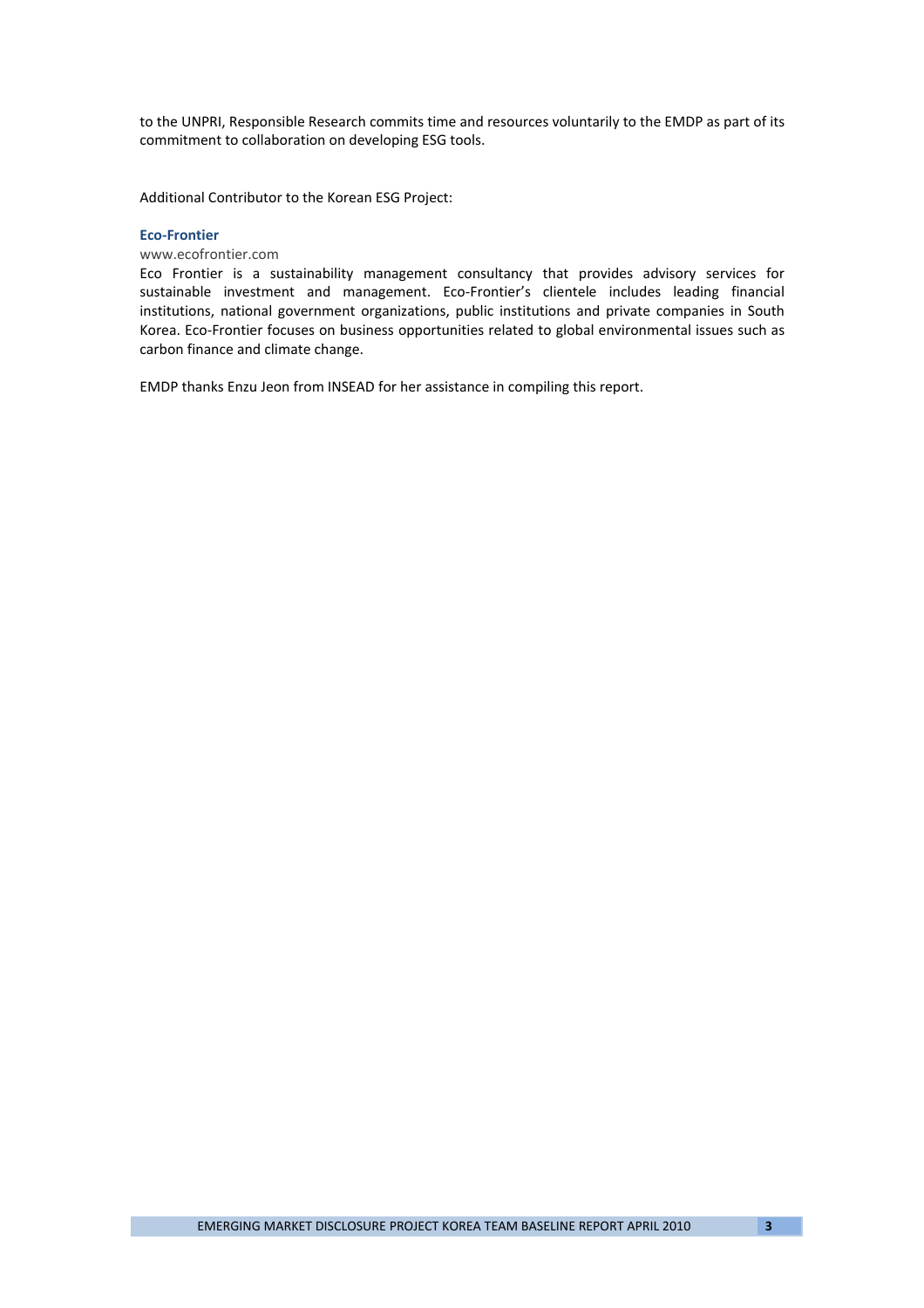# **Abstract**

This report is a baseline study on the current status of CSR and SRI as well as ESG reporting trends amongst a sample of ten target companies in South Korea, as selected by the EMDP Korea Team.

The main aim of this report is to further emerging market investors' understanding of the Korean SRI/CSR landscape and the status of, and trends in, Korean companies' ESG reporting. This report also includes best practice and examples of laggards from amongst a target of ten South Korean companies. The team has developed an ESG score card which, we hope, will be helpful for other EMDP country teams for their baseline study. In addition, through this report, we expect that investors will discover effective ways to engage and collaborate on ESG issues with their portfolio companies in Korean markets in order to minimize their risks to earnings and derive long‐term sustainable value within their holdings.

**The EMDP Korea Team is the first Asian team to be established and has shown leadership on this initiative with the baseline report and performance metrics which is further elaborated in this** report. The EMDP Korea Team consists of two co-leads, one global and one Korean, along with global and Korean supporting partners which are named in this report.

Investors who would like to become involved in the next phase of the EMDP Korea Team's work should contact:

- Lauren Compere, Managing Director, Boston Common Asset Management and EMDP Co‐Chair: lcompere@bostoncommonasset.com
- Joo‐won Park, Executive Director, KOCSR: joowonpark.kocsr@gmail.com

#### **The EMDP Korea Team:**

#### **Co‐Leads**

Boston Common Asset Management: www.bostoncommonasset.com

KOCSR (KOREA CSR Research Service): www.kocsr.com

#### **Global Supporting Partners**

EIRIS: www.eiris.org

Responsible Research: www.responsibleresearch.com

### **Korean Supporting Partners**

NH‐CA Asset Management: www.nh‐ca.com

KoSIF (Korea Sustainability Investing Forum): www.kosif.org

Eco‐Frontier: www.ecofrontier.com

KCGS (Korea Corporate Governance Service): www.cgs.or.kr

Solability: www.solability.com

Sustinvest: www.sustinvest.com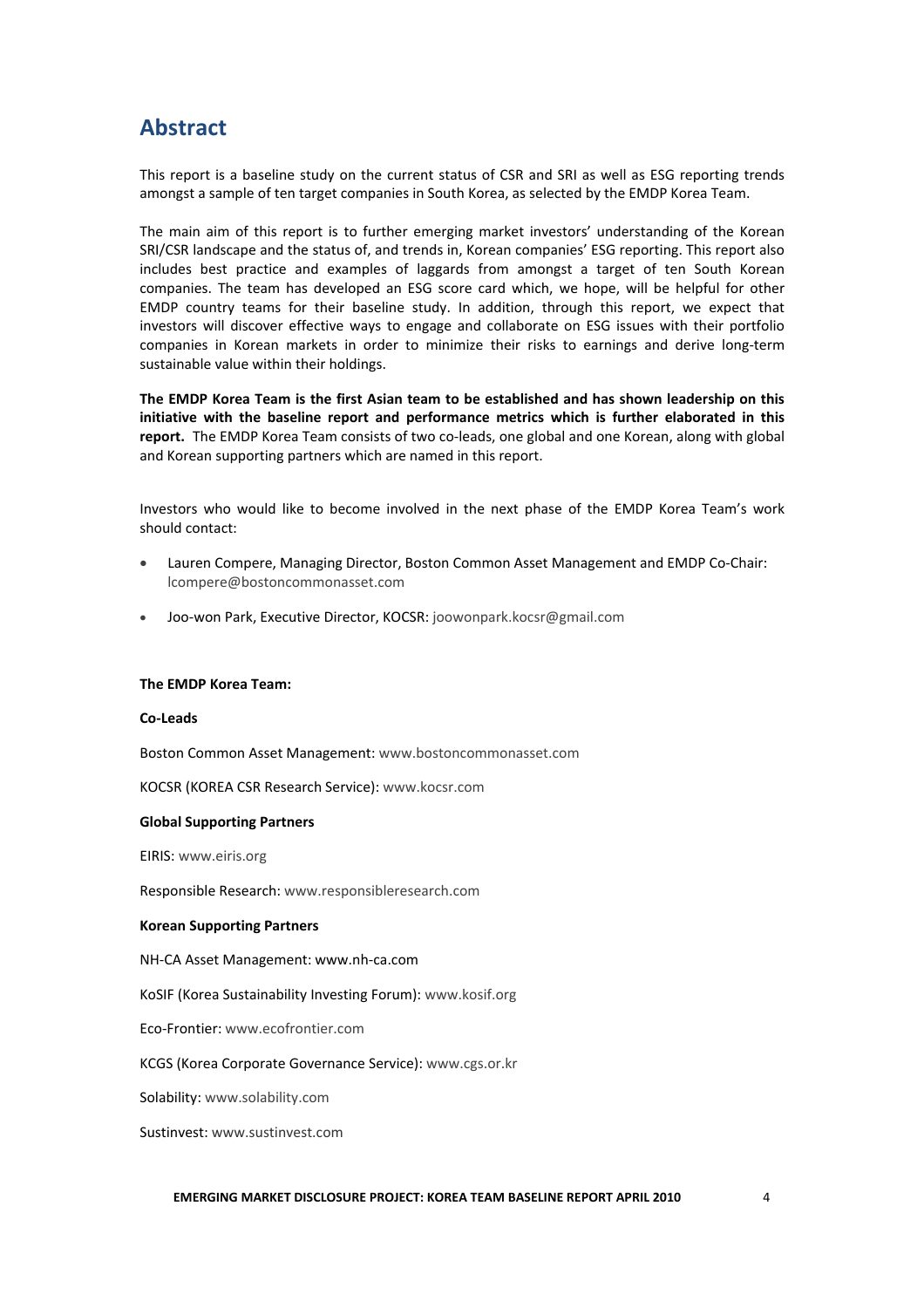# **Contents**

| 1. |                                                                              |  |
|----|------------------------------------------------------------------------------|--|
|    |                                                                              |  |
| 2. |                                                                              |  |
|    |                                                                              |  |
|    |                                                                              |  |
| 3. |                                                                              |  |
|    |                                                                              |  |
|    |                                                                              |  |
|    |                                                                              |  |
|    |                                                                              |  |
| 4. |                                                                              |  |
|    |                                                                              |  |
|    |                                                                              |  |
|    |                                                                              |  |
|    |                                                                              |  |
| 5. |                                                                              |  |
| 6. |                                                                              |  |
|    | A. EMDP Investor Statement on Sustainability Reporting in Emerging Markets27 |  |
|    |                                                                              |  |
|    |                                                                              |  |
|    |                                                                              |  |
|    |                                                                              |  |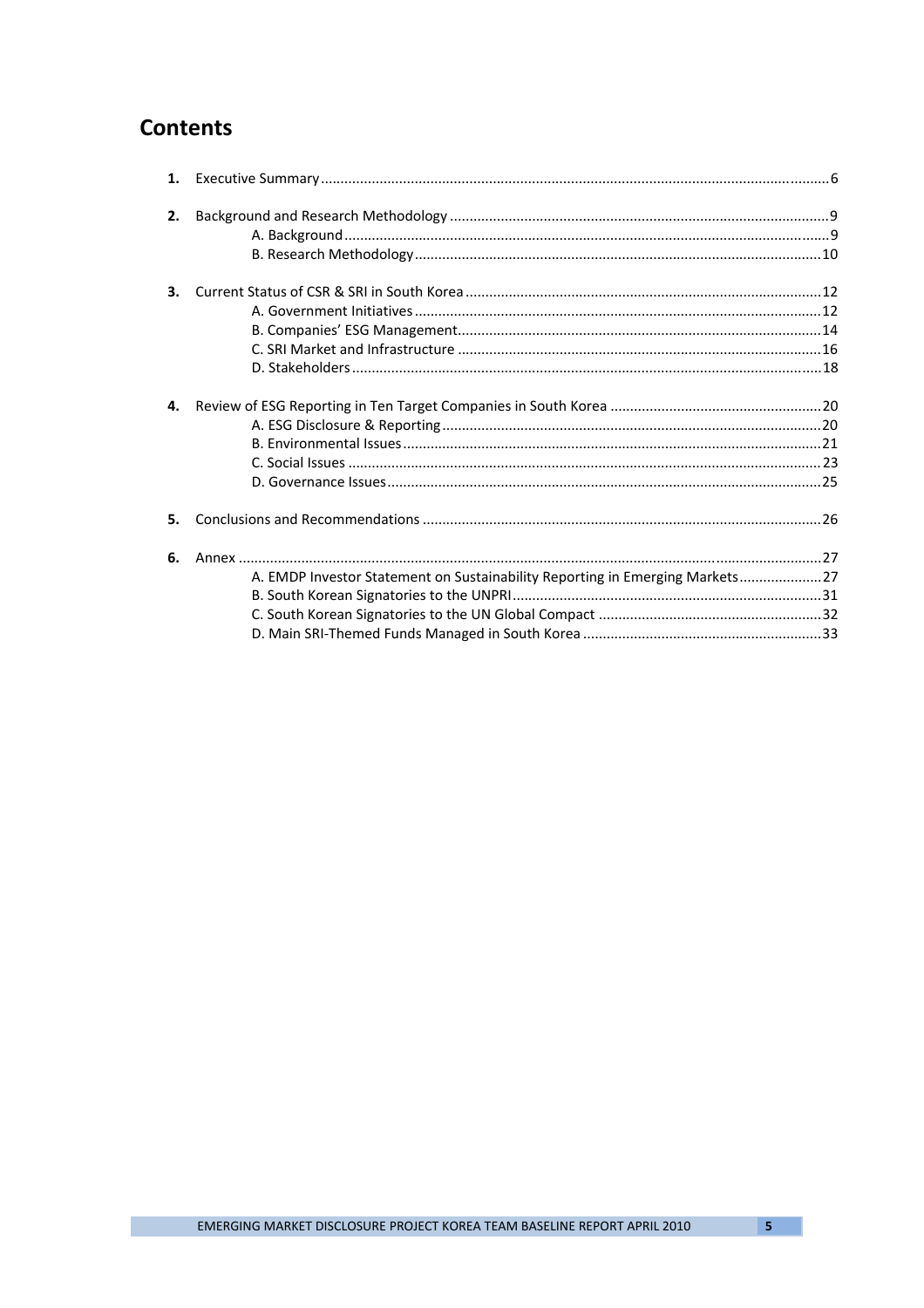# **1. Executive Summary**

### **Current Status**

The Korean government's 'low carbon, green growth' policy is seen as the most powerful driver for responsible investment in Korea. Encouragingly, over the past year the government has developed policy, regulatory and fiscal reforms that will become the framework for long-term sustainable growth. The government aims not only to make Asia a trading hub for carbon emission certificates and related products but an industrial centre for the development of energy efficient technology and green building leadership. Despite these apparent efforts, the new policies are being widely criticized for not going far enough in terms of tightening up on governance and social issues, as well for the perceived corruption in certain large scale environmental fiscal stimuli, such as the Reconstruction Project for Four Rivers.

Overall, the number of companies publishing CSR reports has increased rapidly since 2006 and most of them use Global Reporting Initiative (GRI) guidance, although experts and investors are still concerned at the quality and lack of materiality in reporting; only a tiny fraction of these glossy brochures deliver greater transparency on ESG risk to investors. Many companies, even the larger listed ones, still do not publish CSR reports and it is hard to find any reporting within the financial and service sectors and amongst holding companies.

Most Korean companies have, thus far, regarded environmental management as a key ESG strategy. They show relatively poor understanding and reporting on social issues, especially human rights and stakeholder issues, apart from corporate philanthropy for the local community. In the future, however, to prevent allegations of human rights abuses from multi-nationals who now monitor their global supply chains, they will need to establish relevant systems and begin the process of identifying stakeholders and conducting dialogue with them. On the whole, our target universe follows best practice on most governance indicators but in most cases the chairman still holds the CEO position which is widely regarded as being detrimental to good corporate governance.

Companies are generally less active on protecting minority and foreign shareholders rights and they tend to avoid shareholder engagement. However, since the Korea National Pension Service (NPS) became the first Korean *asset owner* signatory to the UNPRI in July 2009 they have taken the lead in the area of minority shareholder rights. We hope that they and other responsible asset managers will gradually change the attitude of Korean companies. Already, as a result of many drivers, such as global supply chains, the UN Global Compact and SRI indices (Dow Jones Korea Index and Korean Exchange SRI Index), they are introducing sustainable management systems and preparing for a more systematic approach to integrating ESG factors into their business strategies.

According to KoSIF data, Korean funds managed with a SRI overlay or theme stood at US\$ 2.4bn as of June 2009. An examination of the issues that SRI funds look at, demonstrates overwhelmingly that environmental issues are the most commonly adopted, being adopted by 60% of funds. The size of the Korean SRI market is still small, but many commentators predict that its rate of growth is increasing rapidly due to general economic growth and the huge increases in the size of corporate retirement funds. In addition to these factors, the launch of two new Korean SRI indices has further attracted investor interest in the UNPRI.

South Korea has witnessed a wide range of non‐governmental entities that address the monitoring, educating and reporting of ESG issues and policies in the past few years. Nowadays NGO interest in CSR is developing beyond environmental and governance issues into human rights, labour and consumer rights issues. Certain local NGOs have also begun to apply corporate assessment standards that incorporate the values of Korean civil society. Also some religious and non‐profit organization groups are preparing to launch SRI funds which reflect and integrate their missions and values. In general, this study has found that the Korean press prefers to highlight company best practice rather than criticizing individual management. They therefore have been very interested in sponsoring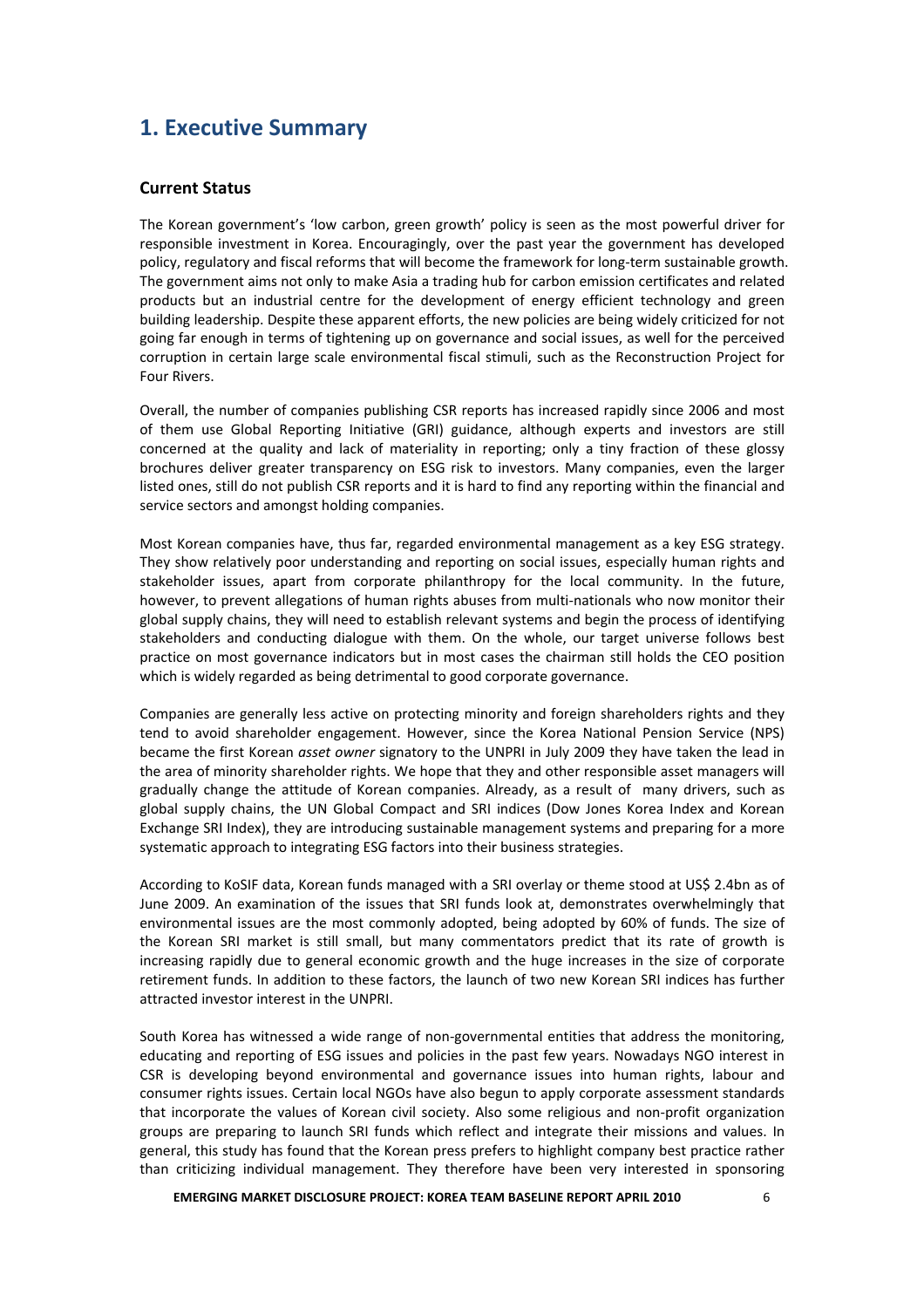corporate sustainability benchmarking and awards and have started to publicize SRI indices. They also continue to show a high interest in international initiatives such as the UN Global Compact, the UNPRI, the Carbon Disclosure Project (CDP) and the EMDP.

### **ESG Reporting in a Sample of Ten Target South Korean Listed Companies**

Most of the companies selected for review have had their sustainability reports verified and all companies use the GRI reporting guidelines. All companies cover environmental issues in some depth and some companies have excellent reporting including policies, management systems, global coverage, high board‐level responsibility, quantitative emission data and quantitative reduction targets. Building an environment‐friendly product portfolio is also seen as part of most Korean consumer conglomerates' long‐term business strategy and, perhaps because of the national green policy, most manufacturers engage their suppliers in upstream environment management.

The majority of companies reviewed, especially the manufacturers, show good disclosure on health and safety information. Community involvement is also mentioned frequently and examples are shown of successful community outreach programs, usually involving large numbers of employees. Many companies have now created separate foundations which are used as instruments for the founding families to support their chosen areas of need. It is common, however, for Korean companies to overstate their 'social contributions' by including many sponsorship projects that are actually straightforward marketing or advertising campaigns, such as cultural and sporting events.

Unfortunately, the social issue which is mostly ignored is basic human rights, where disclosure is non‐ existent or superficial at most. Many commentators also find a worrying imbalance between the treatment of workers in South Korea and the treatment of its employees in overseas subsidiaries. As Korean companies expand their supply chains across many developing countries, however, they are starting to prepare statements and systems which will address human rights issues. Most companies already have stakeholder management systems and stakeholder surveys are widely used. Additionally they have developed and adopted 'satisfaction' surveys to understand stakeholder needs especially amongst employees and customers. Generally speaking, however, Korean companies should incorporate more systematic stakeholder involvement into company ESG strategy, social reporting and monitoring (auditing) of ESG management and activity.

Most of the ten companies selected disclosed on at least three indicators relevant to corporate governance. On the issue of separation of chairman and CEO, only five companies met this challenge, a pattern similar to that found at other large Korean companies. Although all ten companies disclose some information on their anti-bribery activities, in general in Korea there are very low levels of reporting on policies regarding political donations. This is a 'corruption' issue very specific to Korea, where 'facilitation payments' to bureaucrats have emerged as the new bribery. Responsible companies could also disclose more specific information on anti-bribery systems such as training for employees, compliance mechanisms, risk assessment as to areas of vulnerability and correct procedures for the appointment and remuneration of business partners.

### **Conclusions and Recommendations**

As outlined by the *EMDP Investor Statement on Sustainability Reporting in Emerging Markets,* disclosing environmental and social performance data is critical to investors for evaluating the following in Korean companies:

- **financial health and risk management**, as this information augments financial analysis by indicating material risks and potential liabilities that are often overlooked by general accounting standards;
- **management quality**, as ESG issues management can be used as a proxy for strong corporate governance and serve as an indicator of a company's overall management quality;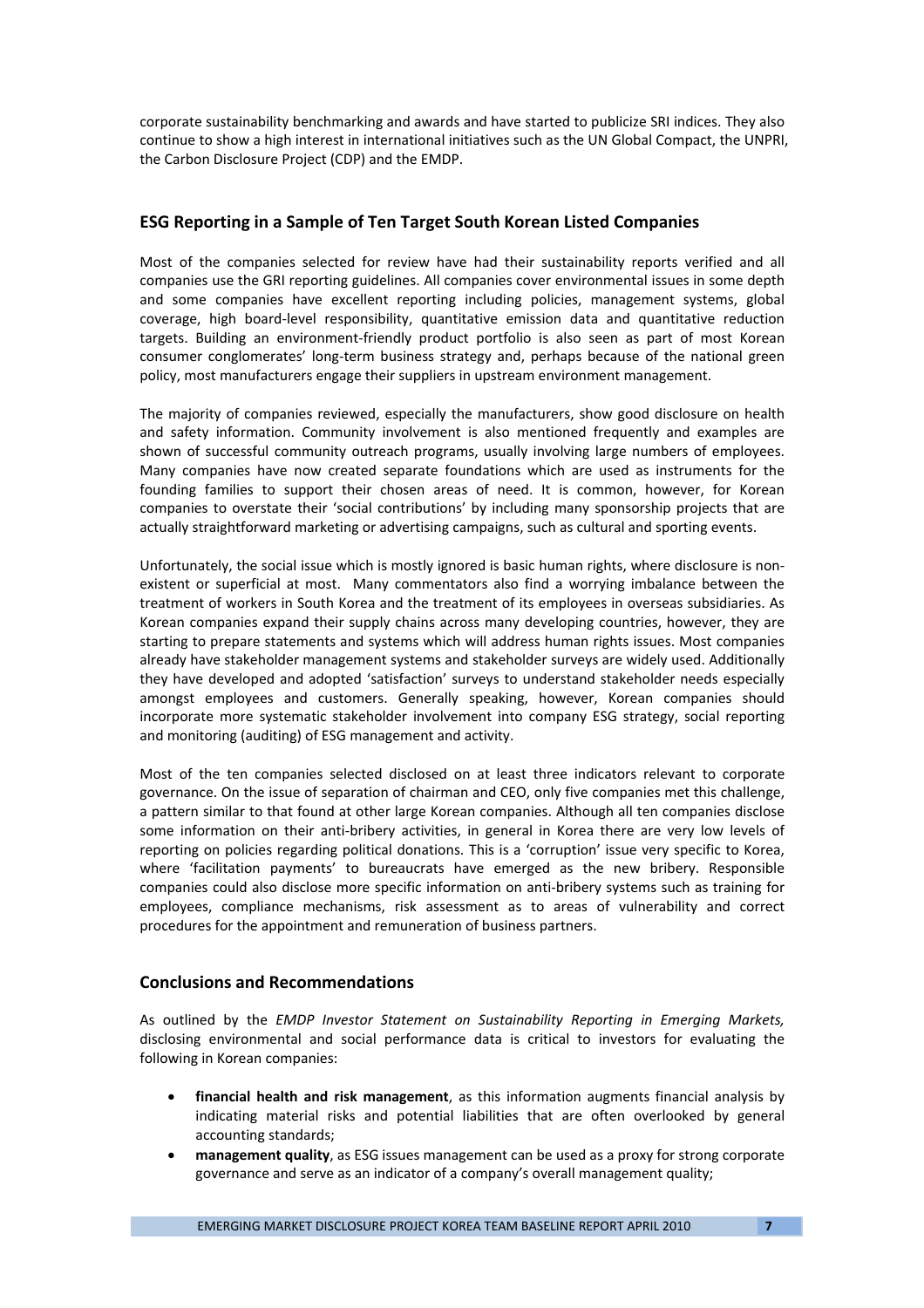- **competitive positioning**, as firms in emerging markets are increasingly competing globally and will be assessed according to their ability to comply with evolving international standards, such as the European Union's Restriction of Use of Certain Hazardous Substances Directive (RoHS) and the Waste Electrical and Electronic Equipment Directive (WEEE) regulations. In addition, home country standards are changing quickly and creating opportunities for companies with forward looking environmental and labour policies and programs to distinguish themselves; and
- **growth potential**, as there is a large and growing body of evidence indicating that companies that are pro‐active environmental stewards, responsible corporate citizens and strong employers are more likely to create long-term shareholder value.

We hope that all asset managers and asset owners find the report's findings on ESG disclosure gaps to be helpful in engaging with these companies on these issues. The team will share the initial findings with all companies highlighted in the report and will encourage them to address the gaps in ESG disclosure as well as encourage them to improve their overall stakeholder engagement processes. For effective engagement with them, corroboration between global partners and Korean partners is now critical; so the EMDP Korea Team is communicating, with global UNPRI signatories via support letters through the UNPRI Clearinghouse, with these companies. The EMDP Korea Team will encourage Korean investment managers and asset owners to become signatories to the UNPRI following the lead taken by the NPS in 2009.

We will also encourage Korean investors to specifically support the EMDP and its activities by signing onto the *EMDP Investor Statement on Sustainability Reporting in Emerging Markets* and joining the EMDP Korea Team. Firstly *w*e will encourage the NPS to make a public statement of commitment to support the EMDP and its activities as well following the lead taken by other emerging market pension funds, including those in Brazil and South Africa. We will also create further awareness of the EMDP Korea Team project through the Korean PRI network and through similar sustainability initiatives, including the CDP in Korea.

Whilst the report focused on assessing ESG disclosure by an initial set of ten Korean companies, the next phase of this project will expand the number of target companies for assessment and engagement to Korean companies that do not publish CSR reports and do not use the latest guidance from the GRI. Here the support of global investors working together with Korean investors through letter‐writing under the UNPRI will be encouraged.

The EMDP Korea Team notes that some of the best ESG reporting practices spring from countries with mandatory reporting regulations, listing requirements and exchange‐sponsored SRI indices. We therefore encourage investors to use their leverage with the Korean government, agencies and the stock exchange listing authorities to promote these reforms.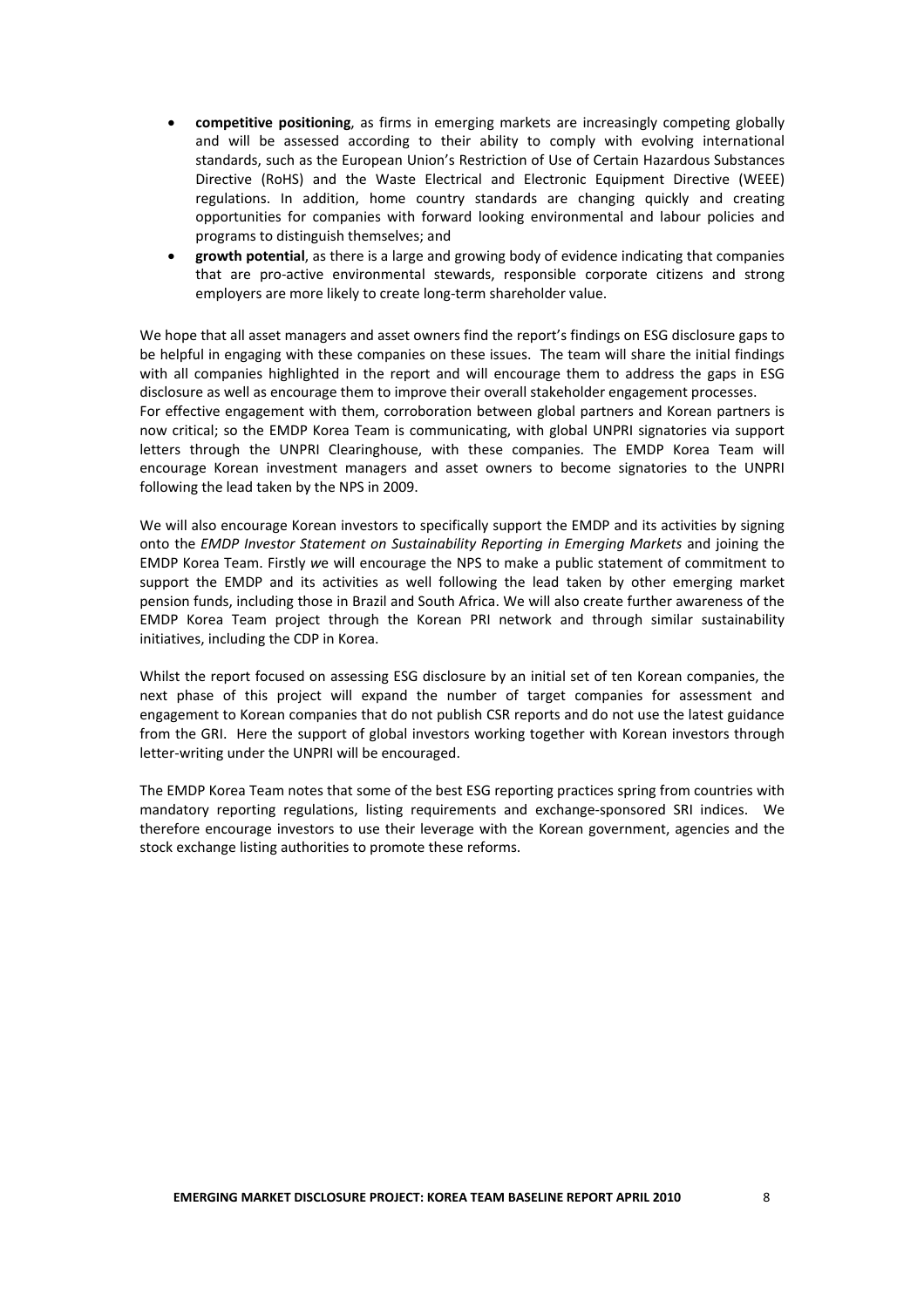# **2. Background and Research Methodology**

### **A. Background**

Responsible investors are increasingly focusing on emerging markets as they seek to diversify their equity investments and therefore companies in these markets are increasingly becoming the focus of global investor and corporate responsibility initiatives. Investors who have become signatories of the UNPRI should make clear to these companies that ESG data is increasingly important to them and that improved levels of disclosure would enable them to understand corporate risk exposure and performance on these issues. So the EMDP, an international initiative spearheaded by the SIF has, for the past year, been focused on both reviewing the state of sustainability reporting in several emerging markets and encouraging investors to sign a statement encouraging emerging market companies to improve their sustainability reporting through phases one and two.

Now as part of phase three, the current focus of the EMDP is corporate engagement and the development of ESG integration in South Korea, Brazil, India, South Africa and Indonesia. Individual country teams have been formed to promote greater and improved sustainability disclosure with an emphasis on working with local institutional investors and research partners. Already the EMDP Korea Team is the first Asian team to be established and has shown leadership on this initiative with the baseline report and performance metrics.

South Korea is, in some ways, quite advanced in terms of corporate social responsibility. Interestingly the UN Global Compact has been rather more popular here than in the rest of Asia, although the UNPRI has had less success in attracting asset owner and manager signatories in South Korea than in other emerging markets, such as Brazil and South Africa, whose stock exchanges have both launched successful sustainability indices earlier than Korea. This is partly due to lack of resources on the ground, an issue that has now been to some extent addressed. As of January 2010 there were just seven investment manager signatories and six service provider signatories. However NPS, the sole asset owner signatory, has now signed, which should speed local adoption and capacity building.

The main aim of this report is to further emerging market investors' understanding of the Korean SRI/CSR landscape and the status and trends of Korean companies' ESG reporting. This report also includes best practice and examples of laggards from amongst a target of ten South Korean companies. The EMDP Korea Team has developed an ESG score card which, we hope, will be helpful for other EMDP country teams for their baseline study. In addition, through this report, we expect that investors will discover effective ways to engage and collaborate on ESG issues with their portfolio companies in Korean markets in order to minimize their risks to earnings and derive long‐term sustainable value within their holdings.

We believe an engagement approach by investors, when delivered with cultural sensitivities in mind, can lead companies swiftly towards more sustainable business and reporting practices and will encourage the development of additional extra‐financial research. Transparent, regular and collaborative contact with companies, for example, through the UNPRI Clearinghouse, will ensure that emerging market companies understand the focus that the global investment community now places on ESG analysis. Investors may also want to support the CDP in South Korea, the GRI or, indeed, the EMDP (currently unfunded and relying on voluntary contributions of time from members) for the next phase of this project, which needs to be updated. In this phase it is envisaged that investors will collaboratively engage with companies in order to encourage better disclosure of policies and other ESG criteria, such as climate change, water usage, human rights, health and safety, bribery and board governance.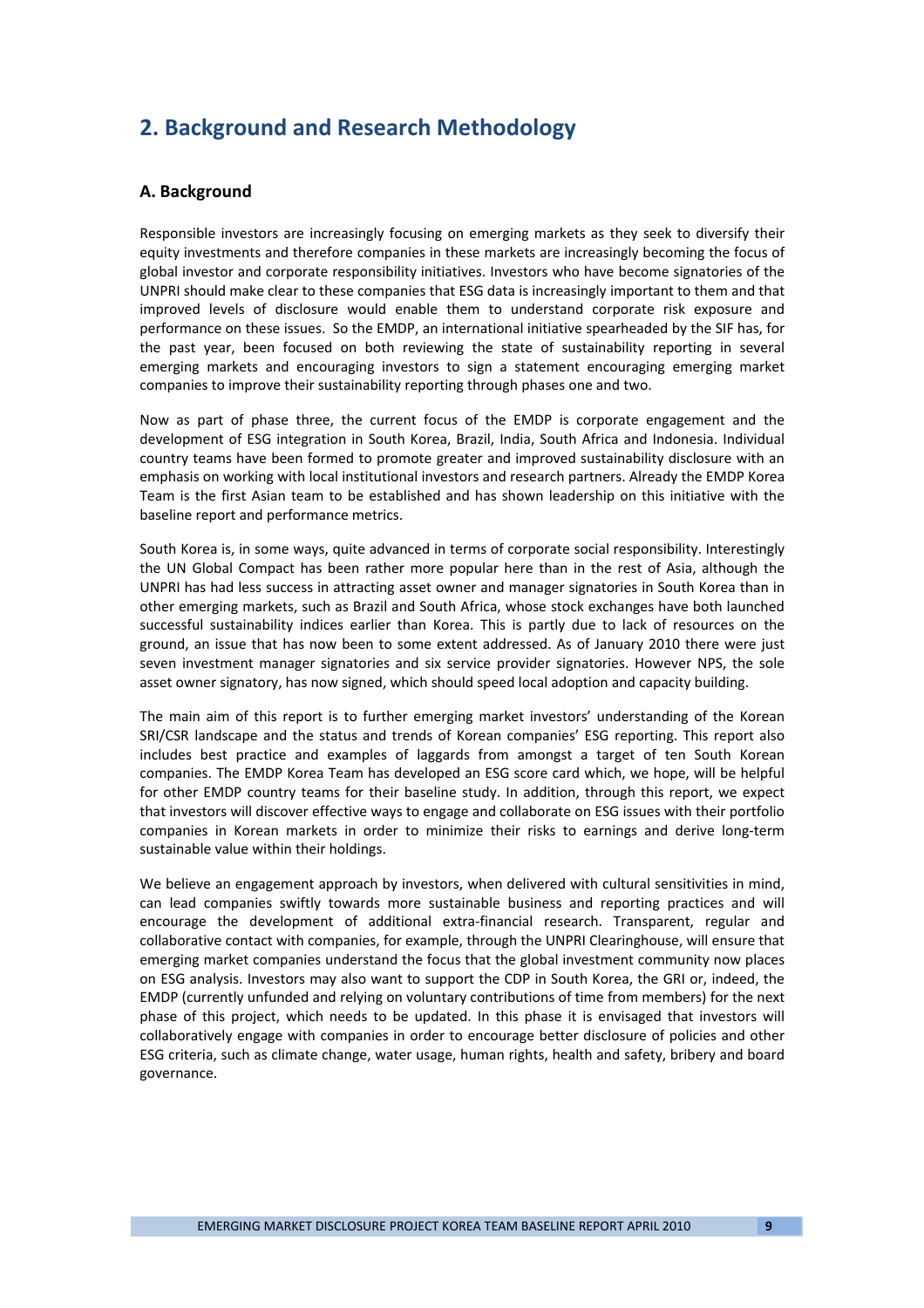# **B. Research Methodology**

# **The Score Card**

ESG Disclosure & Reporting

| Variable   |                          | <b>Sustainability/CSR Report</b>                                                  | <b>GRI Reporting</b>           | <b>CDP Response</b>            |  |
|------------|--------------------------|-----------------------------------------------------------------------------------|--------------------------------|--------------------------------|--|
| Unit/Scale | Latest Reporting<br>Year | N - 0 Point, Y - 1 Point<br>Verified - 2 Points<br>(Any time within last 3 Years) | (Any time within last 3 years) | (Any time within last 3 years) |  |

Environment Issues

|          | <b>Environment Overall</b> |                                          |                                                        | <b>GHG Management</b>       |                                                        |                   | Water/Waste                                    | <b>LCA</b>                                                      |                                     |
|----------|----------------------------|------------------------------------------|--------------------------------------------------------|-----------------------------|--------------------------------------------------------|-------------------|------------------------------------------------|-----------------------------------------------------------------|-------------------------------------|
| Variable | Policy                     | <b>Board Level</b><br>For<br>Environment | Environmental Responsibility   Management  <br>systems | Climate<br>Change<br>Policy | GHG/Energy Quantitative<br>Reduction<br><b>Targets</b> | Data<br>Disclosed | Quantitative<br>Water Use<br>Data<br>Disclosed | Quantitative<br>Waste<br>Generation<br>Data<br><b>Disclosed</b> | Applied to<br><b>Product Design</b> |

Social Issues

|          | <b>Health and Safety</b> |                                                 | Community<br>Involvement<br>(Charitable       |               | Supply Chain Labour<br><b>Standards</b><br>(Not scored) |                                                | Human Rights                 |         | Stakeholder          |
|----------|--------------------------|-------------------------------------------------|-----------------------------------------------|---------------|---------------------------------------------------------|------------------------------------------------|------------------------------|---------|----------------------|
| Variable | Senior<br>Responsibility | <b>Quantitative</b><br>Data<br><b>Disclosed</b> | donations,<br>supporting<br>volunteering etc) | Impact Policy |                                                         | Management (referring to Management<br>Systems | Policy<br>$UDHR1$ or<br>ILO) | Systems | Management<br>System |

Governance Issues

|          | Anti-bribery         |        | Core of Governance             |                                                        |                                    |                                                 |  |  |
|----------|----------------------|--------|--------------------------------|--------------------------------------------------------|------------------------------------|-------------------------------------------------|--|--|
| Variable | Policy<br>Management | System | Separation of chair<br>and CEO | Having independence<br>of at least 33% of the<br>board | Audit committee with<br>directors? | majority independent Disclosure of remuneration |  |  |

The EMDP Korea Team has developed this simple score card to conduct an ESG review of a target of ten Korean companies. We decided to assess ten companies firstly through publicly available information, such as CSR reports, annual reports, website and other documents. Secondly we divided the issues to be monitored into four categories: disclosure, environment, social and governance. After that we selected relevant criteria from EIRIS research methodology which, we felt, represented essential points in Korean corporate CSR reporting and management in the view of global investors.

**EMERGING MARKET DISCLOSURE PROJECT: KOREA TEAM BASELINE REPORT APRIL 2010** 10  $1$  Universal Declaration of Human Rights: http://www.un.org/en/documents/udhr/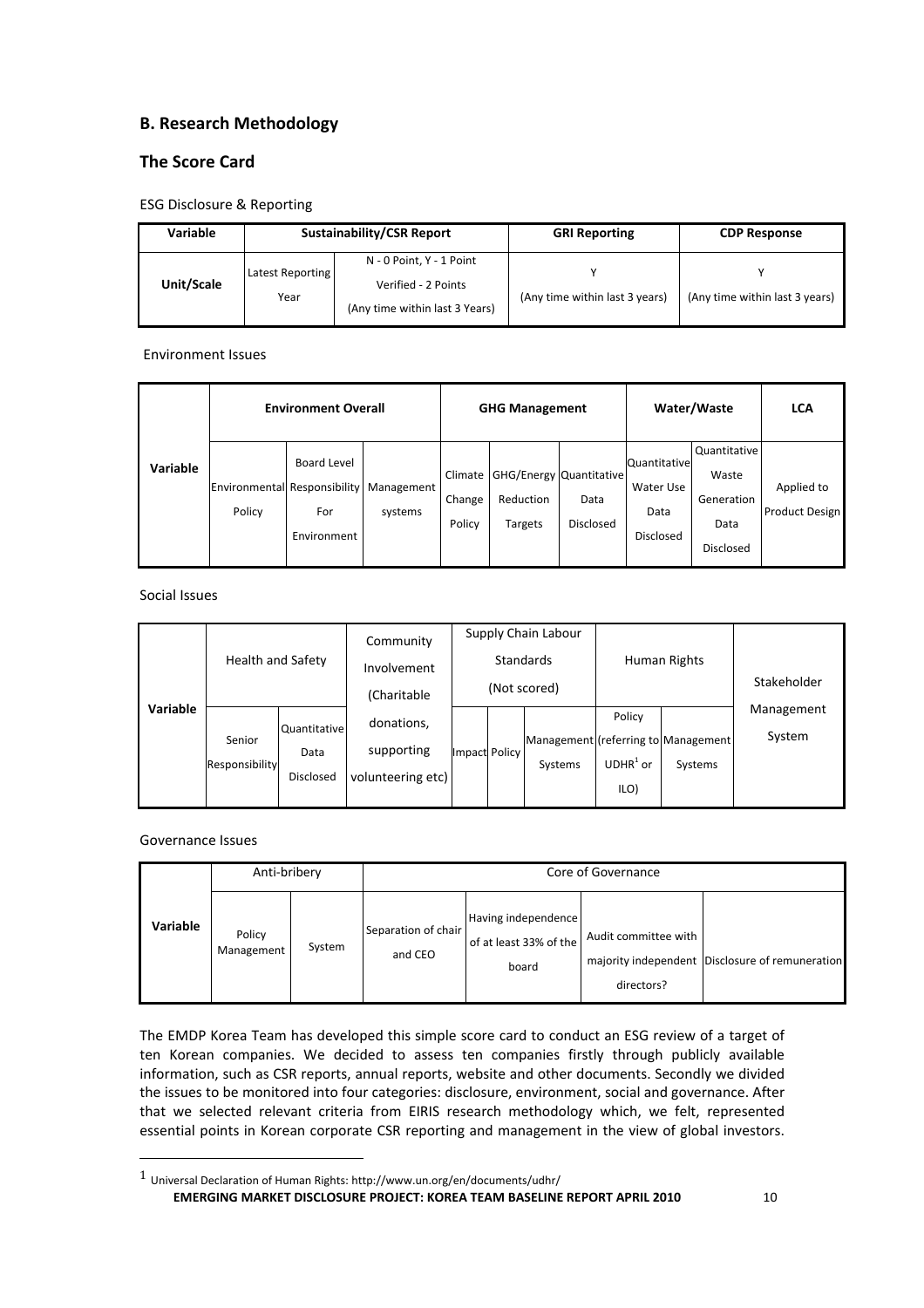Most of these indicators were assessed by a 'yes/no' grade based on publicly available information to avoid controversy associated with qualitative scoring.

### **Selection of Companies**

The companies were selected for review on the basis that they have relatively good ESG disclosure and have global institutional shareholders. Their owners may potentially be interested in further stakeholder engagement in the third phase of this work stream of the EMDP. The EMDP has unfolded in three phases.

The first phase focused on assessing ESG disclosure trends in emerging markets through an initial baseline report of seventy‐five companies in Brazil, China, India, Russia, South Africa and South Korea across the energy, metals and mining, and telecommunications sectors. In 2009 the EMDP released an additional baseline report assessing the sustainability disclosure of the largest capitalization companies across the top ten emerging markets, using data provided by the United Nations Conference on Trade and Development (UNCTAD).

The second phase sought to demonstrate investor support for greater ESG disclosure among emerging market companies through an *EMDP Investor Statement on Sustainability Reporting in Emerging Markets* signed by asset managers and asset owners representing over \$1 trillion U.S. dollars as well as twenty affiliated supporters. The EMDP further commissioned an investor survey in early 2009 to assess the level of responsible assets in emerging markets and key opportunities and challenges identified by investors to increase their investments in those markets.

The project is now in its third phase, which is focused on outreach and engagement to promote greater disclosure of sustainability factors by corporations operating in Brazil, China, India, Indonesia, South Africa and South Korea. There are currently five EMDP country teams established including Brazil, India, Indonesia, South Africa and South Korea comprised of global investors and research partners working together with local research providers and investors in those markets to push the companies to improve disclosure on material sustainability issues by companies through baseline reports, score cards, stakeholder roundtables and direct engagement with companies. More detail on the reports mentioned can be found at https://socialinvest.org/project/iwg . Our selection also covers all four major Korean industries ‐ electronics, transport, semiconductors and telecommunications, as well as a bank and a utility company.

|                                         | Annual<br><b>Revenues</b><br>US \$m | <b>Market Cap</b><br>US\$m |
|-----------------------------------------|-------------------------------------|----------------------------|
| <b>Samsung Electronics</b>              | 96456.36                            | 100,244                    |
| <b>Shinhan Financial Group</b>          | 40279.51                            | 18,876                     |
| Hyundai Motor                           | 25598.21                            | 17,074                     |
| Korea Electric Power Corporation(KEPCO) | 23048.09                            | 7,498                      |
| <b>POSCO</b>                            | 33194.90                            | 46,271                     |
| <b>LG Electronics</b>                   | 13787.66                            | 11,319                     |
| <b>LG Chemical</b>                      | 10055.66                            | 9,753                      |
| Korea Telecom (KT)                      | 9304.16                             | 4,285                      |
| SK Telecom (SKT)                        | 9284.28                             | 5,791                      |
| <b>Hynix Semiconductor</b>              | 5421.85                             | 8.791                      |

Source: Annual Revenue – from Companies' 2008 Annual Reports, Market Cap – FTSE (As of January 13, 2010)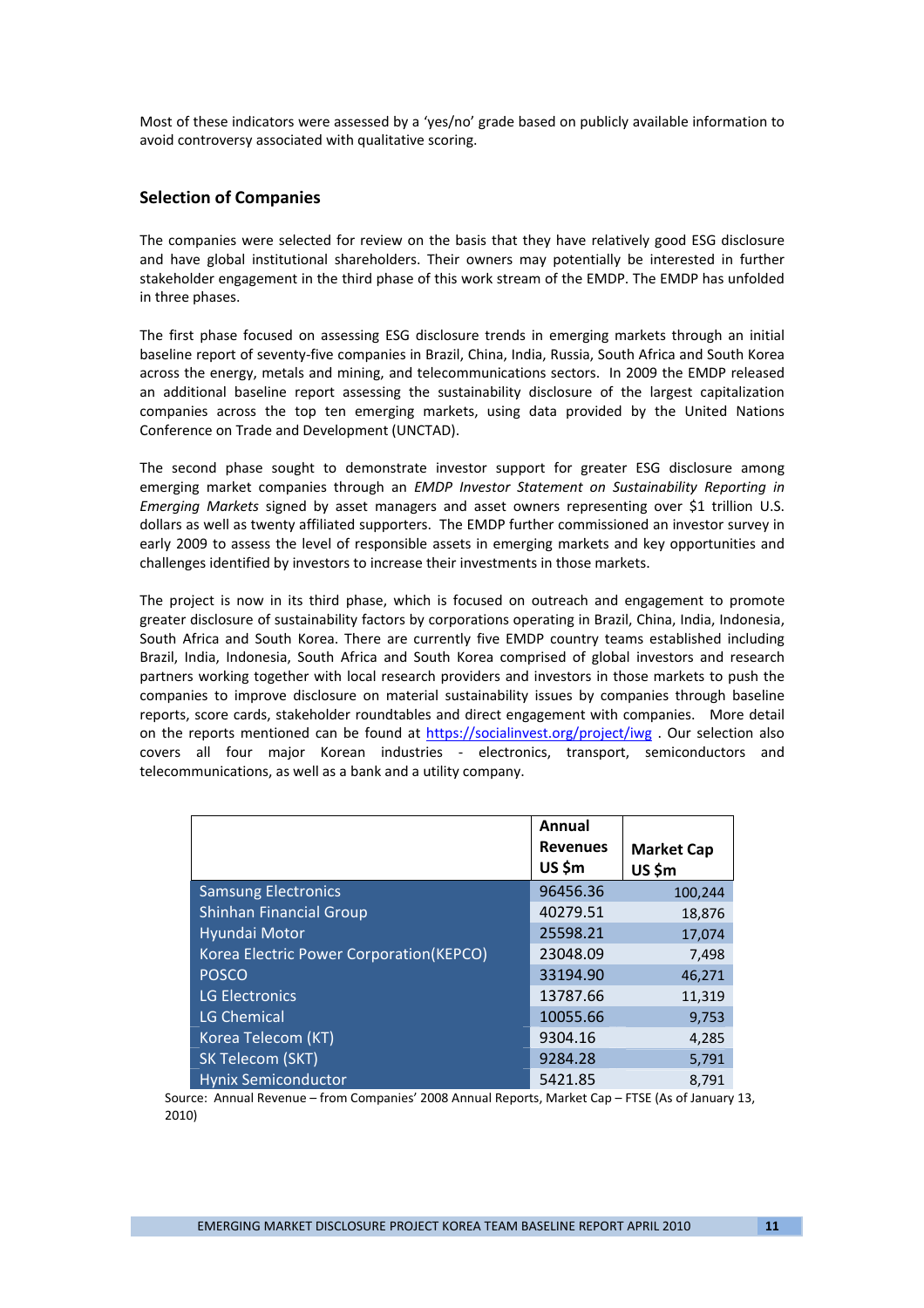# **3. Current Status of CSR & SRI in South Korea**

### **A. Government Initiatives**

|                                                                                                                                                                                                                                                                                                                                                                                               | To Become the Top 7 Green Growth Nation by 2020                                                                                                                                                |                                                             |  |  |  |  |  |  |
|-----------------------------------------------------------------------------------------------------------------------------------------------------------------------------------------------------------------------------------------------------------------------------------------------------------------------------------------------------------------------------------------------|------------------------------------------------------------------------------------------------------------------------------------------------------------------------------------------------|-------------------------------------------------------------|--|--|--|--|--|--|
| 3 Strategies, 10 Objectives                                                                                                                                                                                                                                                                                                                                                                   |                                                                                                                                                                                                |                                                             |  |  |  |  |  |  |
| Adjust to Climate Change &<br><b>Energy Independence</b>                                                                                                                                                                                                                                                                                                                                      | Develop New Growth Engines                                                                                                                                                                     | Enhance Quality of Life and<br>Korea's National Brand Power |  |  |  |  |  |  |
| 1. Effective GHG Reduction<br>2. Less Usage of Oil /<br>Increase Energy Independence<br>3. Enhance Ability to Adiust<br>to Climate Change                                                                                                                                                                                                                                                     | 4. Develop Green Technology as<br>Growth Engine<br>5. Green Transformation for the<br>Industry<br>6. Heightening of the Industry<br>Structure<br>7. Form the Foundation for a<br>Green Economy |                                                             |  |  |  |  |  |  |
|                                                                                                                                                                                                                                                                                                                                                                                               | Key drivers for responsible investors                                                                                                                                                          | sho beet aft.                                               |  |  |  |  |  |  |
| 1. Corporate GHG disclosure reporting/Pressure on GHG high risk COs to set up reduction target<br>2. Standardization/ certification on green technology/product<br>3. Supporting fund and tax cut for renewable/clean energy COs<br>4. Pressure on financial companies to support eco-friendly COs<br>5. Introduction of Carbon emission trade market<br>6. Preparation of Green Growth Index |                                                                                                                                                                                                |                                                             |  |  |  |  |  |  |

Source: Green Growth Korea

At present the Korean government's policy known as 'low carbon, green growth' is the most powerful driver for responsible investment and sustainability amongst major Korean companies. The government has established a road map for this environment-related policy and promoted it according to the diagram above. They plan to invest US\$88bn over the next five years to achieve the aims of this policy. South Korea's commitment to 'greening' its economy represents a fundamental shift in government attitudes towards sustainability. Encouragingly, the government has presented policy, regulatory and fiscal reforms that will become the framework for long‐term sustainable growth.

According to the government's plan, the majority of these new 'green growth' funds will invest in delivering energy efficient, renewable and clean technologies and products. New financial products are also being created in response to the government's drive to green the economy. Banks are rebranding as 'One‐Stop Green Banks' offering various services including preference loans to green initiatives and incentives for green venture capital and Public Private Partnership Funds. Some experts worry, however, that there is little transparency on guidelines for selecting companies to receive support.

The 'low carbon, green Korea' initiative announced last year, commits South Korea to lowering its carbon emissions to 50% of 2008 levels by 2050. This is one of the most obvious manifestations of the drive towards lowering the environmental impacts of industry. The government has plans to develop South Korea as Asia's trading hub for carbon certificates and related products. The government aims to achieve its target for emissions reduction through the activities of a new carbon exchange that will begin trading in 2011. South Korea's clean development mechanism (CDM) market is currently the world's fourth largest after China, India and Brazil. Korea Carbon Finance is South Korea's first carbon trading company, launched in September 2008 with US \$4.3 million in capital and financed by Korea Investment & Securities, along with private investors.

**EMERGING MARKET DISCLOSURE PROJECT: KOREA TEAM BASELINE REPORT APRIL 2010** 12 <sup>2</sup> The Presidential Committee on Green Growth(http://www.greengrowth.go.kr)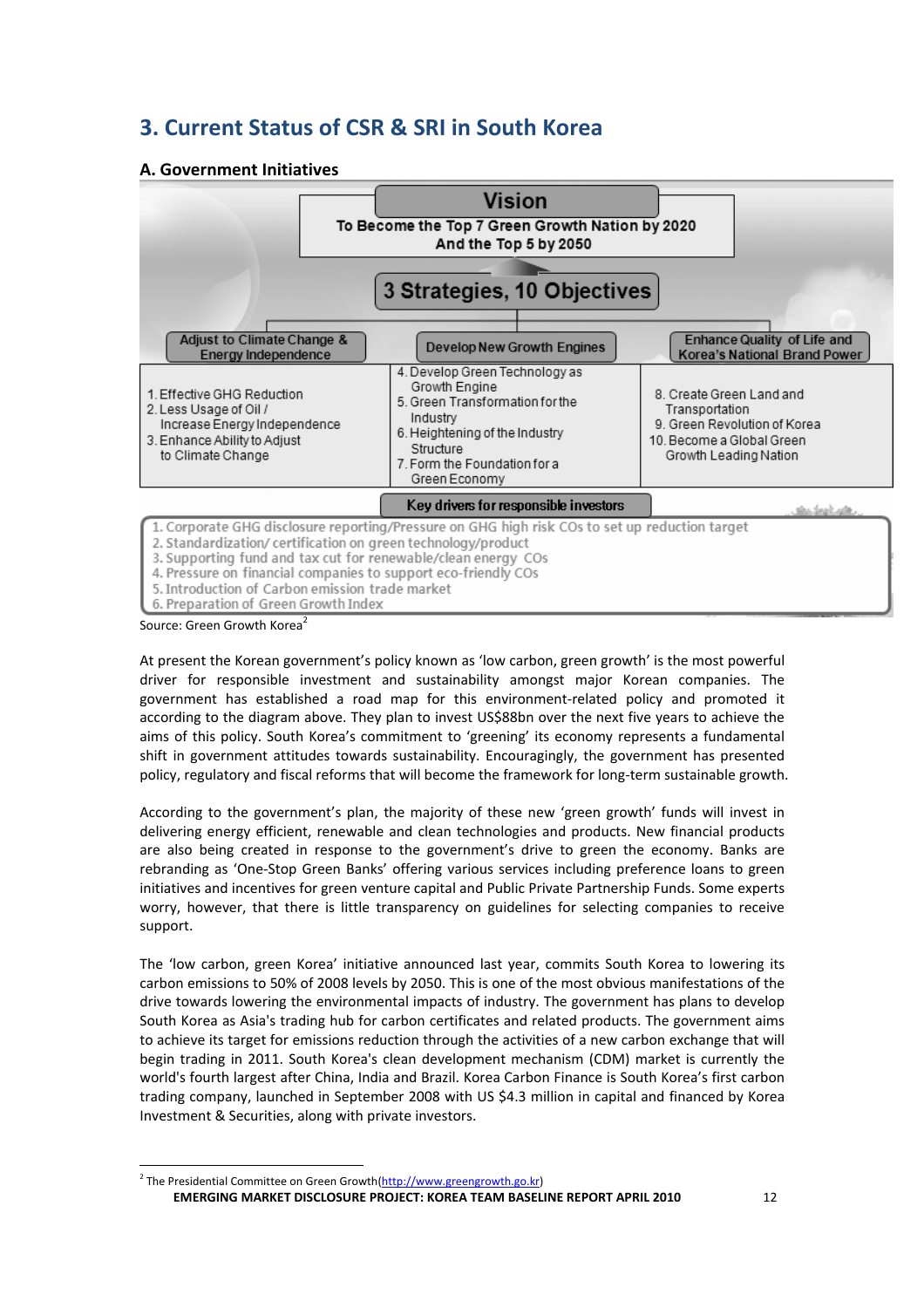Despite these efforts, the government's plan has been faced with strong opposition from the Korean public such as the opposition party, academia and NGOs. The government is criticized because much of program funding has been allocated to an environmentally sensitive canal project. So the government back‐tracked on the canal project which will connect between major Korean rivers, instead has promoted the Reconstruction Project for Four Rivers , ostensibly to protect pollution and flood but it was also criticized as simply burying their head in the sand from opposite forces.

Many are also concerned that the US \$88bn due to be spent over the next five years will create a huge fiscal deficit, already exacerbated by the global economic crisis. Also the government's new sustainability policies are being criticized due to their neglect of governance and social issues. In practical terms, the present government loosened the limitation of conglomerates' circuitous and complex networks of cross‐holdings and has been promoting 'poison pills', though many internal and external investors oppose this .<sup>3</sup>

Eventually this uncertain prospect surrounding the government's policy which could affect the SRI field could be changed by a transparent and balanced policy and the government's effort to persuade critical public opinion. So it is a little bit dangerous for global investors to too positively predict the future of Korea's SRI market. Considering the situation, global investors should also engage with the Korean government to encourage it to find the right policy together with Korean partners.

<sup>&</sup>lt;sup>3</sup> Last December, twenty-three institutional investors representing over US\$2.5 trillion in assets sent the letter to the Korean Ministry of Justice asking the ministry to forego a proposed amendment to Korean company law that would allow Korean companies to introduce poison pills. The letter also reflects the global nature of investors concerned, with seven countries and four continents being represented. (http://www.calpers‐governance.org/docs‐sof/marketinitiatives/initiatives/korean‐moj‐ltr‐ poison‐pills‐14dec09.pdf)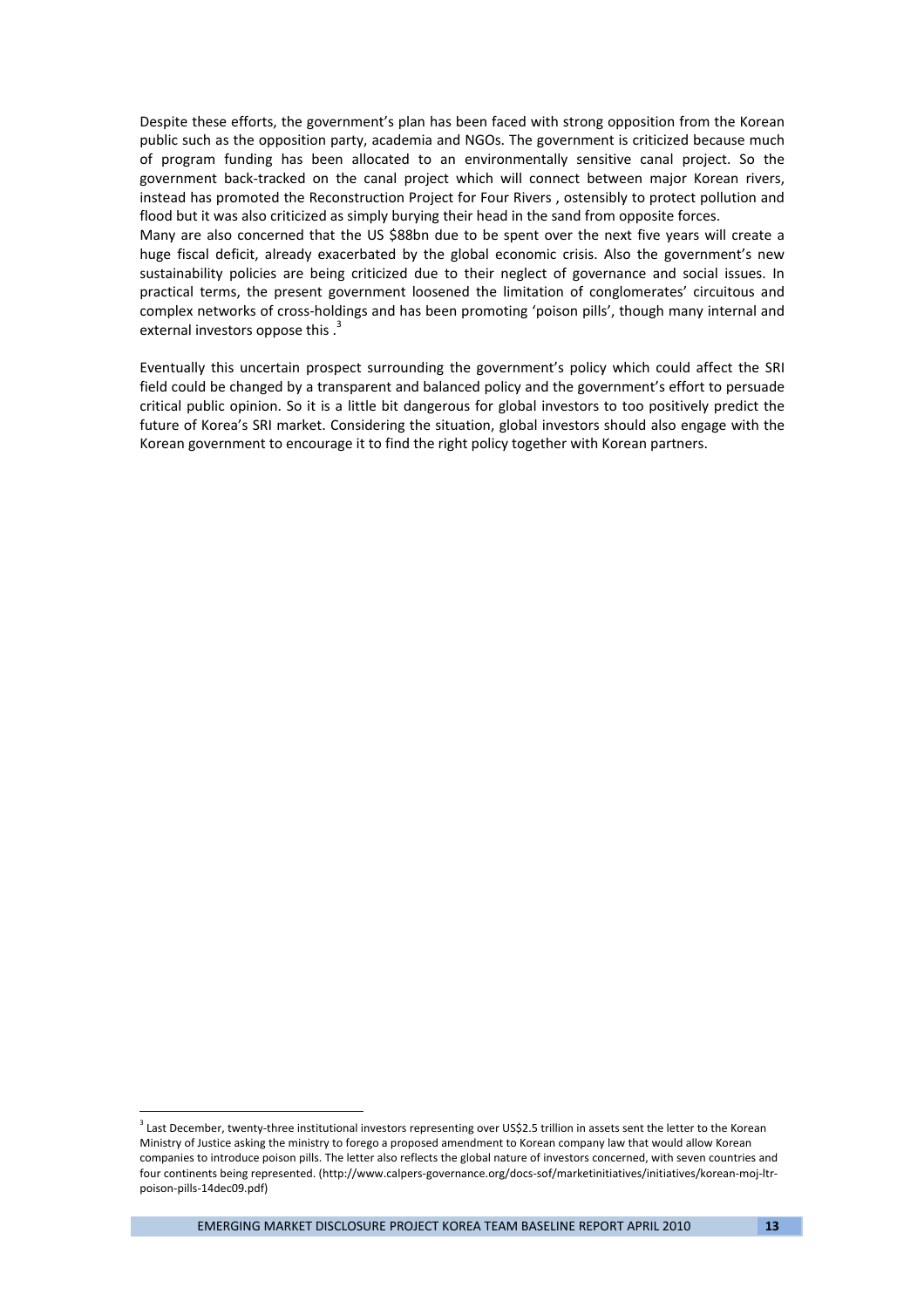### **B. Companies' ESG Management**

The number of companies publishing a CSR report has increased rapidly since 2006 and most of these reports follow GRI guidance.<sup>4</sup> However the majority of experts acknowledge a general lack of global standard reporting. Many large companies still do not publish CSR reports, particularly companies in the finance sectors, services sectors, and holding companies. In addition to this, most Korean companies that publish a CSR report do not communicate with stakeholders whilst preparing and verifying their reports. Instead, companies often rely on professional groups such as consultancy firms or accountancy firms for the verification of reports despite the large costs attached to this and such verification scope and level is not enough.

Most Korean companies disclose basic policy related to ESG, but it is estimated that they should disclose the explicit system supporting relevant policy. Also they still are inactive on reporting how they implement the relevant system and what should be improved according to auditing results etc. Most companies do not show global coverage of ESG policies, systems and reporting. SRI investors should endeavour to raise these points to a consistent level in Korean companies.

It is considered that most Korean companies regard the management of environmental issues as a key ESG strategy. The Korean government's green initiatives are also strongly supported by domestic industry as they are recognized to deliver significant competitive advantages in an uncertain environmental future. As a result of this, the majority of companies are investing sizeable amounts of money into reducing green house gas emissions, preparing for carbon emissions trading and research and development into green technology and products, or the earmarking of money for future research and development here. In addition to this, many companies have introduced or have been implementing policies and systems to manage environmental risks.

Despite this, only a few companies show board level responsibility for environmental management. The disclosure of information on GHG is increasing rapidly, however the level of quantitative data disclosed still does not include enough concrete quantitative reduction targets.<sup>5</sup> A similar trend can be seen in the disclosure of information related to water management. The degree to which life cycle assessment (LCA) is applied to product design varies across industry sector, but in the main the manufacturing industry is stronger on this than the financial and services industry.

Compared to environmental issues, most companies show relatively limited management of social issues, especially human rights and stakeholder issues. The social contribution of companies is the only exception to this. The limited management of social issues could originate from the historical background of CSR in Korea. Initial sustainability activities were focused on company reputation and social activities. The establishment of systems to manage risks associated with allegations of human rights abuses in global supply chains and the formation of CSR reports through consultation with stakeholders came after this.

Regarding governance issues, Korean companies show good overall practice on 'core' governance issues such as having independence of at least 33% of the board or having an audit committee with a majority of independent directors. However the proportion of companies with a separate chairman and CEO is low (only  $15\%$ <sup>6</sup> and disclosure of board member remuneration is also limited with most companies just disclosing the total amount of board member remuneration rather than the individual figures. This is a result of revisions to the Commercial Code and the Securities Exchange Act that have been amended several times in order to strengthen corporate governance laws and regulations in Korea since 1999. According to regulations, companies with over US \$2bn in assets must disclose publicly the total remuneration of their directors, however there is no obligation to publish individual board members' pay packages and no obligation for companies to have a separate CEO and chairman.

<sup>4</sup> According to the Business Institute for Sustainable Development (BISD), since 2006 sixty‐two companies have published CSR reports. (http://www.bisd.or.kr)<br><sup>5</sup> The response rate of CDP (50%) is the highest rate within the Asian area.

<sup>(</sup>Carbon Disclosure Project 2009 Korea 100 Report, http://www.kosif.org/)

EIRIS-KOCSR Research Database.

**EMERGING MARKET DISCLOSURE PROJECT: KOREA TEAM BASELINE REPORT APRIL 2010** 14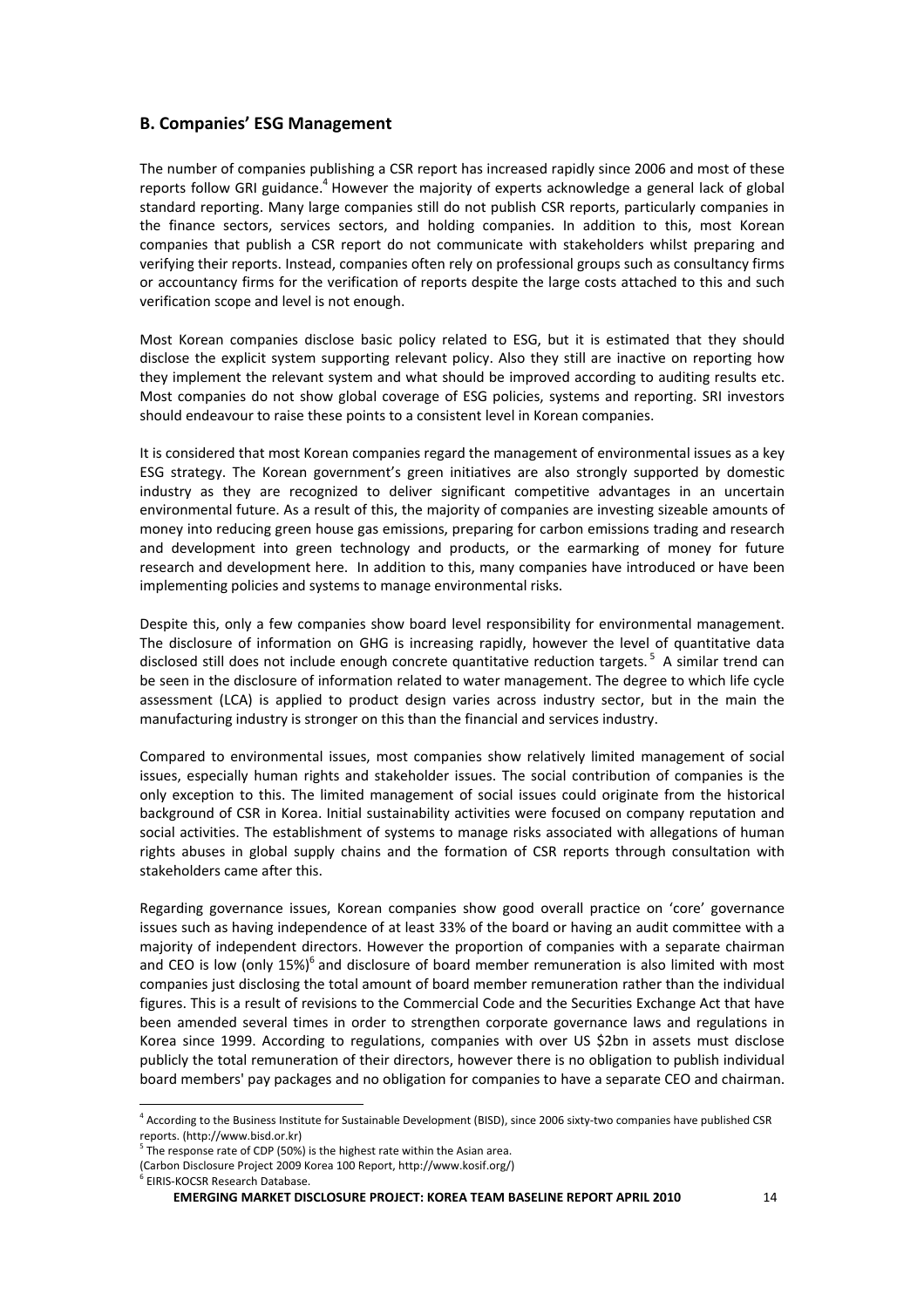Companies are also still inactive on minor and global shareholder rights and tend to avoid shareholder engagement. Now that the NPS, a powerful investor in the Korean market, as well as other asset managers have announced that they will use their shareholder rights positively, it is expected that the attitude of Korean companies will change on this issue.<sup>7</sup>

We are now seeing the introduction of sustainable management systems. This is as a result of many drivers such as global supply chains, the UN Global Compact and SRI indices (Dow Jones Korea Index and Korea Exchange SRI Index). <sup>8</sup> These are producing a more systematic approach to the integration of ESG factors into companies' business strategies. As a result some companies have started to have a special board committee for CSR issues. As well as this, according to a survey by Solability, 97.8% of respondents expect that their company will have fully implemented sustainability management by 2014 and 65% of respondents indicate that sustainability has become more important within their company since the beginning of the global financial crisis.<sup>9</sup>

 $<sup>7</sup>$  NPS reported that it will use its shareholder rights from 2010 at their twelfth board member meeting.</sup> (http://economy.hankooki.com/lpage/society/200912/e2009121818132093760.htm)

The number of Korean companies joining the Global Compact have rapidly increased since 2008 and now its participants

amount to one hundred and sixty‐seven companies. (http://www.unglobalcompact.kr/eng/index.php)

 $^9$  Solability is a Korean-Swiss joint venture providing ESG research to investors and sustainability services to corporate clients. (www.solability.com)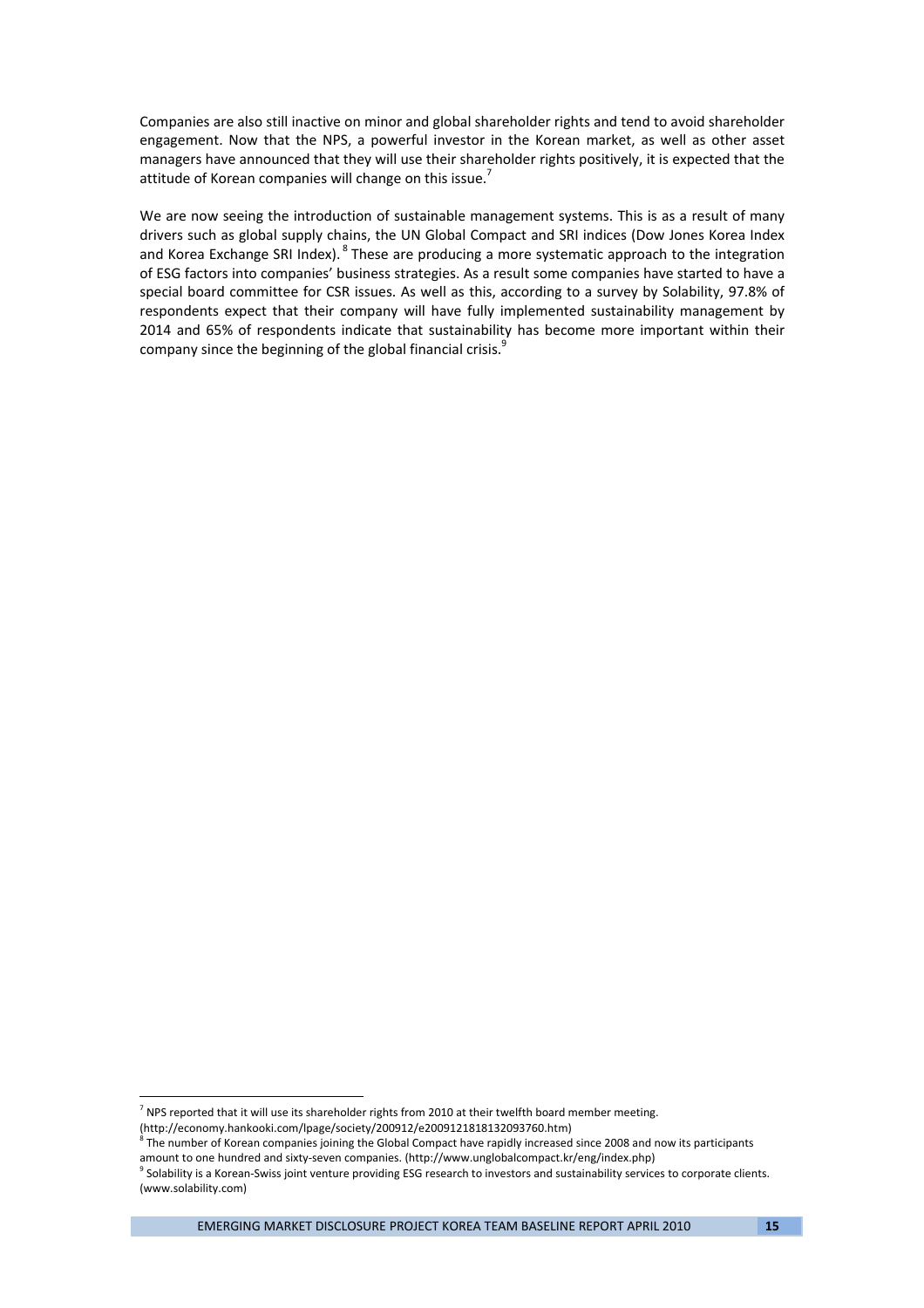### **C. SRI Market and Infrastructure**

In 2001, the SRI funds SRI MMF and Eco Fund were launched by CJ Asset and Samsung Asset respectively. Neither fund lasted long as they failed to attract the interest of investors as was the case with other non-SRI small funds. The introduction of greater information on SRI since 2005 in Korea has reverberated through the financial sector and as a result several public funds have been issued. However the real turning point in Korea emerged in November 2006 when the NPS, the largest institutional pension fund in Korea with more than 94% percent of the market share in Korea, entrusted its small capital (KRW 90bn: US \$8m ) to three local asset managers in order to build up its SRI capacity.

| A point in time    |                  | <b>Public Fund</b> | Private Fund | <b>NPS Entrustment</b> | Sum           |  |
|--------------------|------------------|--------------------|--------------|------------------------|---------------|--|
|                    | 30.04.2009       | 1,067,713,813      | 553,071,133  | 787,593,052            | 2,408,377,998 |  |
| (US <sub>5</sub> ) |                  | (1bn)              | (553m)       | (787m)                 | (2.4bn)       |  |
| %                  |                  | 44.3               | 23.0         | 32.7                   | 100.0         |  |
|                    | Amount of Fund   | 50(20m)            | 23(24m)      |                        | 73(22m)       |  |
|                    | (average: US \$) |                    |              |                        |               |  |
| Invest             | Korea            | 58.36%             |              |                        |               |  |
| Region             | Global           | 41.64%             |              |                        | 100%          |  |
|                    | <b>ESG</b>       | 28.55%             |              |                        |               |  |
| Issue              | Gov.             | 9.64%              |              |                        |               |  |
| Env                |                  | 61.81%             |              |                        |               |  |

Source: KoSIF (Korea Sustainability Investing Forum)

According to KoSIF, Korean funds managed with an SRI overlay or theme stood at US \$ 2.4bn as of June 2009.<sup>10</sup> This figure can be broken down into three groups based on the origins of these funds. 44.3% of this total is publicly funded, 23.0% privately funded and 32.7% NPS entrustment. Excluding NPS' SRI entrustment, the total Korean SRI Fund market is valued at around US \$1.55 billion and accounts for just 0.68% percent of the total SRI fund market.<sup>11</sup> Many Korean financial experts are concerned about the flood of small and medium sized funds in the Korean market as they could make the market too volatile.<sup>12</sup> The same problem is present also in the Korean SRI market where the average fund size is only US \$22m.

There are currently seventy-three Korean SRI Funds. 58.4% of assets in these funds are invested in Korean companies and the rest overseas. An examination of the issues that SRI funds look at, demonstrates overwhelmingly that environmental issues are the most common issues being adopted by 60% of funds. These figures demonstrate that environmental issues have been identified as the primary target issues in Korean SRI. This also implies that Korean society has not yet reached a consensus about what issues should be considered and assessed when considering companies' ESG performance. These results could also be a result of the fact that governance and social issues are less easy to quantify and improvements in these areas are harder to measure.

**EMERGING MARKET DISCLOSURE PROJECT: KOREA TEAM BASELINE REPORT APRIL 2010** 16

 <sup>10</sup> KoSIF (www.kosif.org)

<sup>11</sup> Total Korean fund market: \$229.3 bn (fourteenth largest market from overall world fund market ): Oct 19, 2009

<sup>(</sup>http://www.fnnews.com/view?ra=Sent0701m\_View&corp=fnnews&arcid=091028223458&cDateYear=2009&cDateMonth=10 &cDateDay=29)

<sup>&</sup>lt;sup>12</sup> The number of funds in Korea is the highest in the world (9,512) however by assets it is only \$29m and accounts for 1/48 of USA funds: Sep 17, 2009 (http://news.mk.co.kr/outside/view.php?year=2009&no=530141)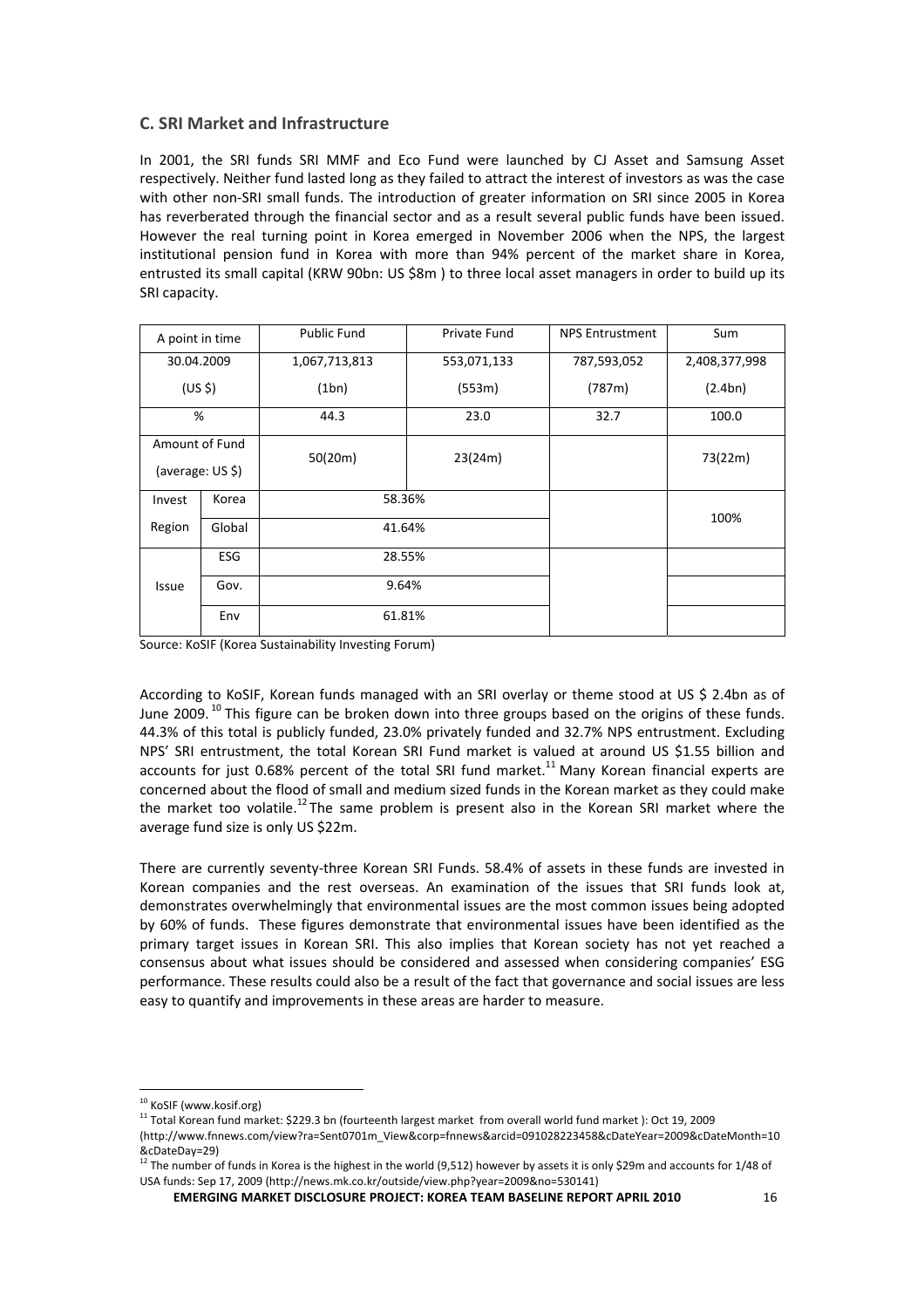The current size of the Korean SRI market is still very small. However due to the size of the fund market<sup>13</sup> and the future growth in size of company retirement pensions, many experts predict that its rate of growth will grow.<sup>14</sup> The recent launch of two Korean SRI Indices should also attract further interest from investors to SRI. The Dow Jones Sustainability Korea Index, launched last October, benchmarks the top 30% of firms out of the largest two hundred in the country, based on firms' practices on ESG issues. The Korea Exchange has also launched a SRI index by selecting seventy best practice companies. In addition to this, The Korea Exchange is also considering launching a 'Green Index', in response to, and in support of, the Korean government's environmental policies.

The Korean responsible investment industry has also gained wider recognition in the international financial marketplace since the NPS became the first *asset owner* signatory in Korea to the UNPRI in July 2009. In so doing, the NPS has been required to develop a set of policy and decision‐making structures in order to address ESG issues in its investments. The NPS also plans to revise voting standards in accordance with the UNPRI. This means that it will engage more actively to screen out firms that do not reflect certain ESG issues and invest more in the ones that do. The NPS' action should encourage Korean companies to improve their management of ESG issues since the NPS is the largest internal investor which could directly influence companies' reputation in Korea.

There are still a limited number of SRI experts and SRI organisations in Korea although some ESG data providers have emerged since 2005. Some data providers have partnerships with global organisations allowing them to use their methodology and global brand reputation. Issues of 'conflicts of interest' or 'business ethics' have been an issue in the SRI business sector due to some solution providers providing ESG information to both investors and consulting services to Korean companies at the same time. Government and some public enterprises have received criticism because they hastily promote some projects, such as ESG awards for companies and study for ESG disclosure guidelines without detailing criteria and without corroboration with other existing private sector experts, organizations and civil society.

 $^{13}$  Some experts predict that the Korean fund market will grow up to \$880bn after ten years.

<sup>&</sup>lt;sup>14</sup> According to the Labour Ministry company total reserve of company retirement pensions amount to \$36bn, but it could be growing up to \$132bn according to Mirae Asset Retirement Pension Institute. (http://www.hankyung.com/board/view.php?id=today\_tuja&no=25298)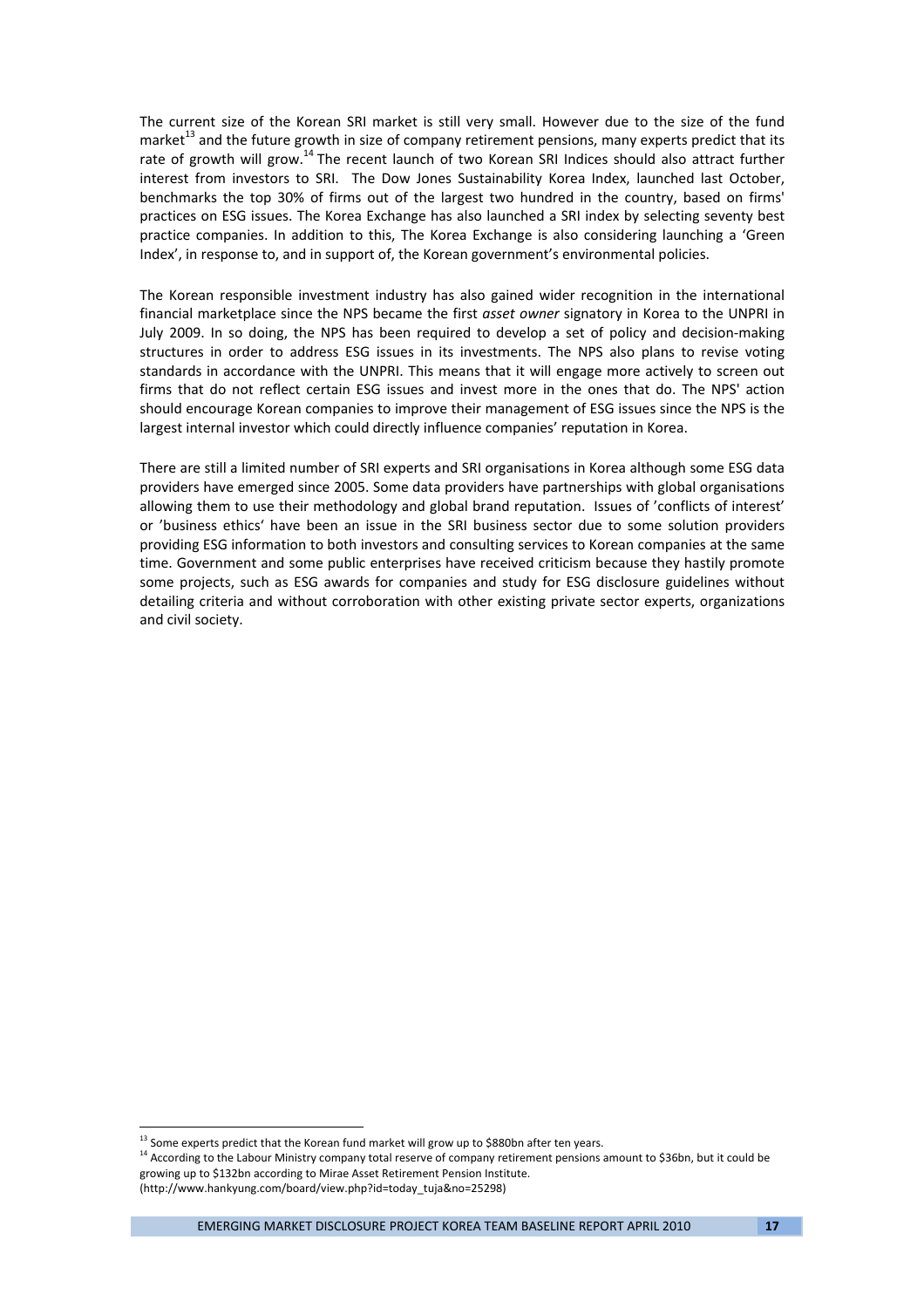### **D. Stakeholders**

In recent times many initiatives such as KoSIF, UNEP/FI, UNPRI, UN Global Compact and the CDP have had a significant effect on the Korean SRI field. However prior to this, in the last few years South Korea has witnessed the development of a wide range of non‐governmental entities addressing the monitoring, educating and reporting of ESG issues and company policies.

The Center for Corporate Social Responsibility (CCSR) has been an especially significant actor in promoting SRI in Korea.<sup>15</sup> In 2001 the organisation issued the first SRI fund in South Korea, the SRI MMF, together with CJ Asset.<sup>16</sup> CCSR campaigned for a company CSR report law with other Korean NGOs from 2003 to 2004. It has also been progressing shareholder activism to promote publishing CSR reports against Korean companies, including Samsung Electronics and LG Electronics since 2005 together with Catholic groups.<sup>17</sup> It also conducted the 'Assessment Project for Korean Companies' CSR Report' together with Citizen's Action Network (CAN) <sup>18</sup> and the Citizen's Movement for Environmental Justice (CMEJ).<sup>19</sup> Through this experience, the organisation was able, in partnership with the religious group, Institute, to establish a SRI research company, KOCSR, in 2008. CCSR also played an important part in the establishment of KoSIF.

The organisation People's Solidarity for Participatory Democracy (PSPD)<sup>20</sup> has also played an important role within the area of corporate governance and transparency through the use of shareholder activism and the use of lawsuits.<sup>21</sup> In 2006 PSPD established the organisation Solidarity for Economic Reform (SER) with the aim of building the movement for minor shareholder rights and improvements in corporate governance and monitoring government policy.<sup>22</sup>

The Korean Federation for the Environmental Movement (KFEM) has a significant interest in CSR as one of its main activities is the monitoring of companies' environmental impact.<sup>23</sup> In August 2007 the organisation assessed the CSR status of thirty-five companies based on SMILE-1, KFEM's assessment tool, and ISO2600 guidance.<sup>24</sup> Currently KFEM runs a reporting center to find companies and agencies which are illegally achieving or giving the ISO14000 certification.

Nowadays, NGO interest in CSR has developed onto issues beyond governance and the environment, such as human rights, labour and consumer issues. NGOs have also been more active in trying to apply their values within corporate assessment standards. One example of this is the corporate labour index/human rights index of civil society. Some religious and non-profit groups are also active and they have a plan to establish a 'task force team' for the preparation of private SRI funds that reflect and integrate their mission and values.

Despite the progress of CSR in Korea, scepticism regarding the actual improvements on these issues made by companies as well as whether some companies are benefiting from unjustified publicity as a result of CSR is still present in civil society. Labour organisations in particular express concern that

<sup>&</sup>lt;sup>15</sup> CCSR is an ecumenical, faith based organization whose goal is to bring about more a just and sustainable society through the promotion of socially responsible investment strategies. More information regarding this can be found at: http://www.ccsr.or.kr

<sup>&</sup>lt;sup>16</sup> Several Catholic organisations together invested KRW 5bn (\$ 4.4m) into the fund however it was discontinued following new laws regarding small and medium sized funds in Korea

<sup>&</sup>lt;sup>17</sup> In 2005 only seven companies published a CSR report. However owing to CCSR's efforts the number of companies publishing <sup>a</sup> CSR report is now over sixty. <sup>18</sup> http://feed.action.or.kr

<sup>19</sup> http://www.eco.or.kr/

<sup>20</sup> www.peoplepower21.org

<sup>&</sup>lt;sup>21</sup> Particularly it accused some directors in Samsung subsidiaries of dereliction of duty. PSPD insisted that they purposely provided Lee Gunhee's family with the opportunity to buy subsidiaries' stock at a lower price than market price so that Lee Gunhee's family can dominate the Samsung group.

<sup>(</sup> http://blog.peoplepower21.org/Economy/14857)

 $23$  http://www.kfem.or.kr

<sup>&</sup>lt;sup>24</sup> They classified seven research areas according to ISO2600 guidance and then assessed based on their assessment tool, SMILE‐1.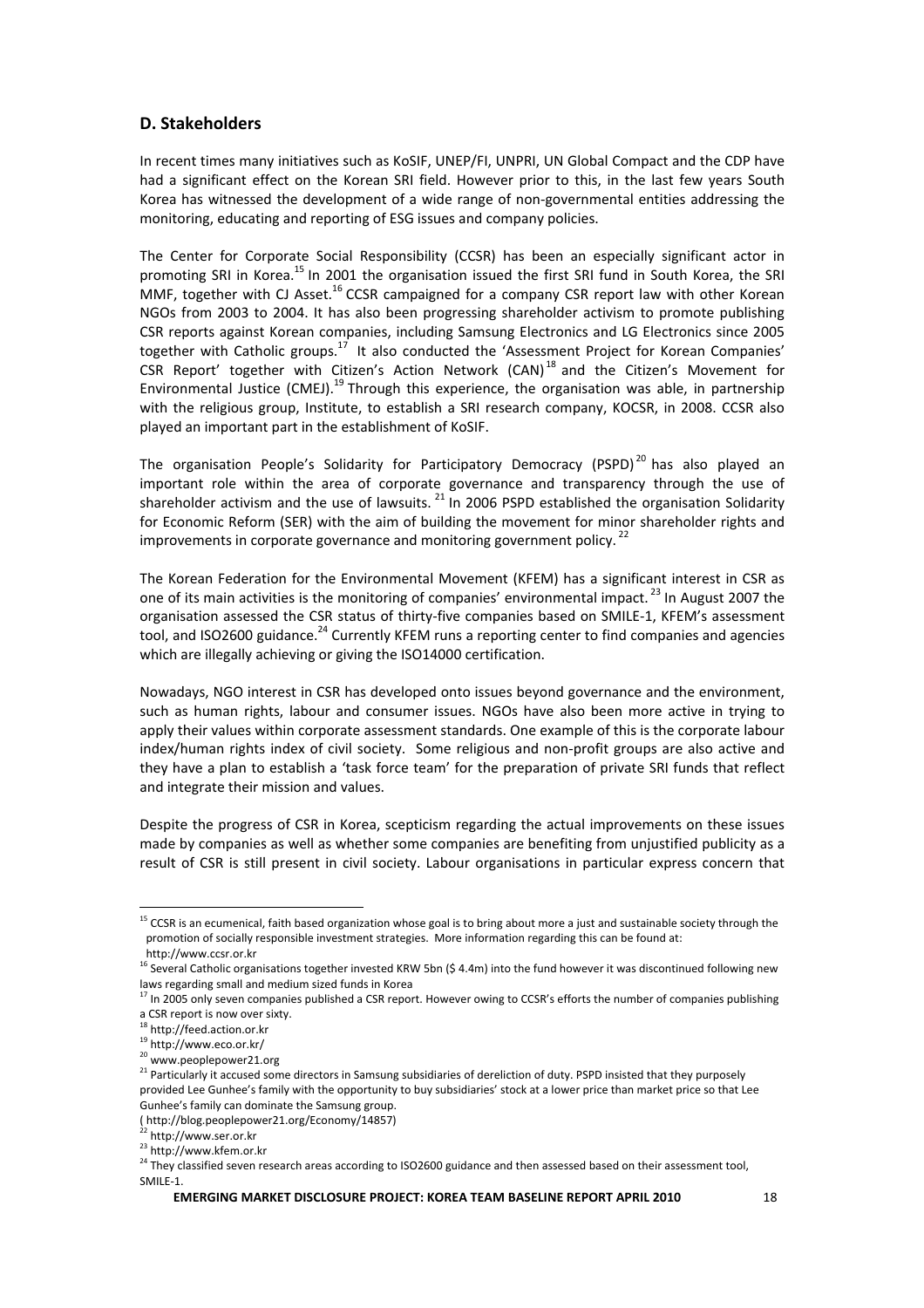ISO26000 and SRI may give a positive gloss to companies still in violation on certain issues, especially employee issues, such as labour rights or health and safety.<sup>25</sup>

In general the Korean media are reticent to publish negative stories regarding big companies since most of their revenue is generated from company advertising. Instead of criticizing companies, the press is more interested in publishing stories about company best practice. Therefore, some media have started to organize corporate sustainability assessment project and awards.<sup>26</sup> SRI Indices and international initiatives (UN Global Compact, UNPRI, CDP and EMDP etc) have also been covered widely by media outlets. This interest has also expanded from the minor press to major media outlets.

Korea still has a long way to go to resolve many challenges. At the present time most investors do not have confidence in SRI's competitive performance. Also NPS, one of the most influential investors in this field, has been establishing its SRI policy and structure slowly due to its many stakeholders, especially government and their significant influence on aspects of Korean society, including the finance market. Many experts also flag up that South Korea still lacks high quality, investmentrelevant information on ESG issues and that the government has not yet sanctioned the development of a strong compliance regime to further the pursuit of sustainable investment. That is why the EMDP should work closely with Korean partners at this stage through engagement with the Korean government and companies.

<sup>25</sup> Standard providing guidelines for social responsibility (SR) named **ISO 26000** or simply *ISO SR*

<sup>(</sup>http://isotc.iso.org/livelink/livelink?func=ll&objId=3935837&objAction=browse&sort=name)

<sup>&</sup>lt;sup>i</sup> Hankyoreh Newspaper, one of the largest newspapers in Korea, had a CSR assessment and an award for Korean companies in December 2009 based on EIRIS‐KOCSR data. (http://www.hani.co.kr/arti/economy/heri\_review/393676.html)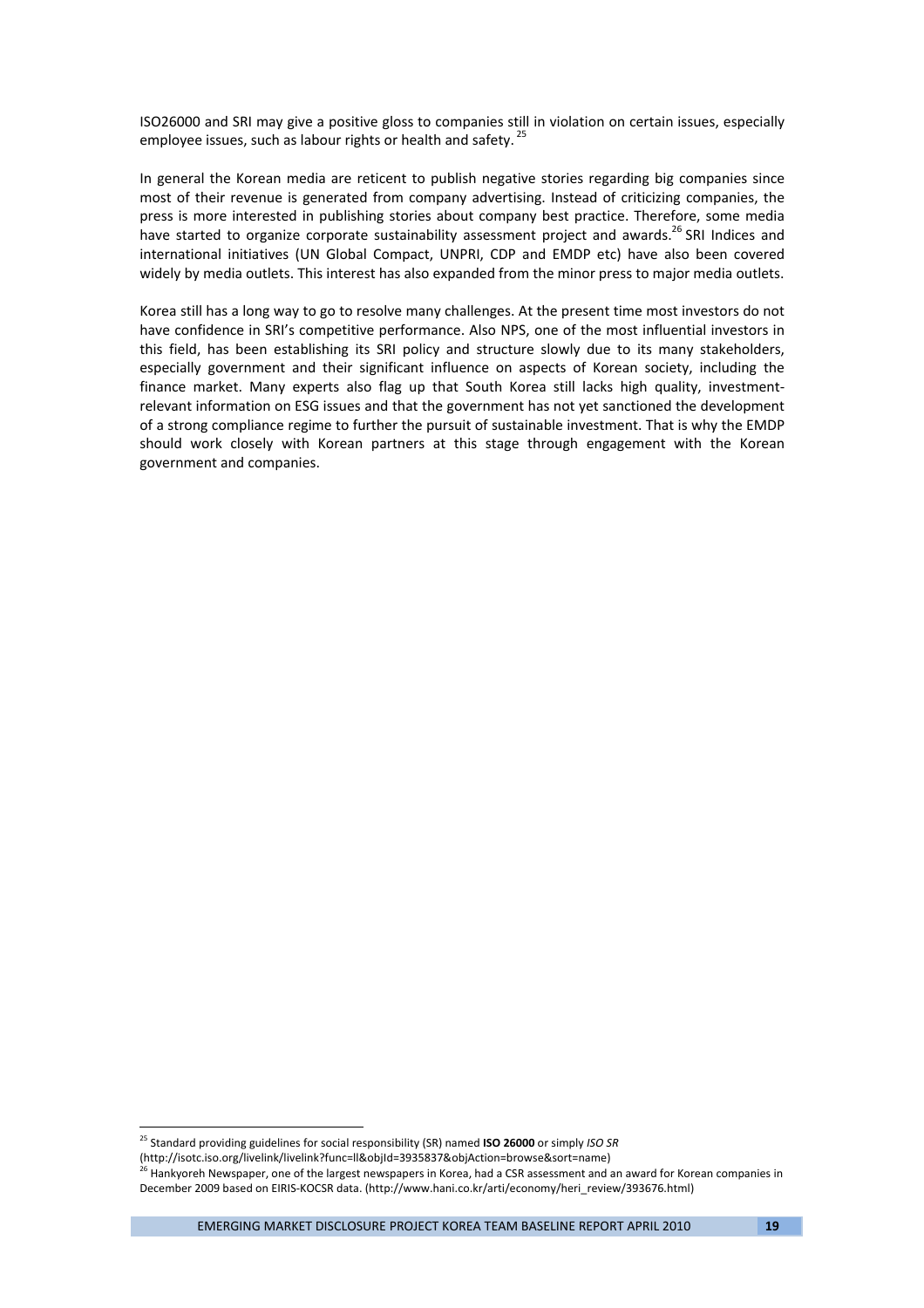# **4. Review of ESG Reporting in Ten Target Companies in South Korea**

### **A. ESG Disclosure & Reporting**

| Variable                       |      | <b>Sustainability/CSR Report</b> | <b>GRI Reporting</b> | <b>CDP Response</b>            |
|--------------------------------|------|----------------------------------|----------------------|--------------------------------|
| <b>Samsung Electronics</b>     | 2008 | $\overline{2}$                   | Y                    | Y                              |
| <b>Shinhan Financial Group</b> | 2008 | $\overline{2}$<br>(Shinhan Bank) | Υ                    | Y                              |
| <b>Hyundai Motor</b>           | 2008 | $\overline{2}$                   | Y                    | Y                              |
| <b>KEPCO</b>                   | 2008 | $\mathbf{1}$                     | Y                    | Y                              |
| <b>POSCO</b>                   | 2008 | $\overline{2}$                   | Y                    | Y                              |
| <b>LG Electronics</b>          | 2008 | $\overline{2}$                   | Y                    | Y                              |
| <b>LG Chemical</b>             | 2008 | $\overline{2}$                   | Υ                    | N<br>(declined to participate) |
| КT                             | 2008 | $\overline{2}$                   | Y                    | Υ                              |
| <b>SKT</b>                     | 2008 | $\overline{2}$                   | Y                    | Y                              |
| <b>Hynix</b>                   | 2008 | $\mathcal{P}$                    | Y                    | Y                              |

Source: KOCSR and EIRIS Database, CDP website, Companies' websites and CSR reports

The EMDP Korea Team purposely selected ten target companies from all Korean companies.

Shinhan Financial Group, a holding company, does not publish a CSR report however Shinhan Bank, one of the holding companies' subsidiaries that accounts for 84% of its operations, does publish a CSR report. This result is to be expected as most Korean holding companies do not publish a CSR report.

Nine companies had their report verified by three professional firms. In contrast, KEPCO only disclosed three experts' opinions with regard to its CSR activity. All companies analysed used GRI guidelines and nine companies (all but LG Chemical) responded to the CDP survey.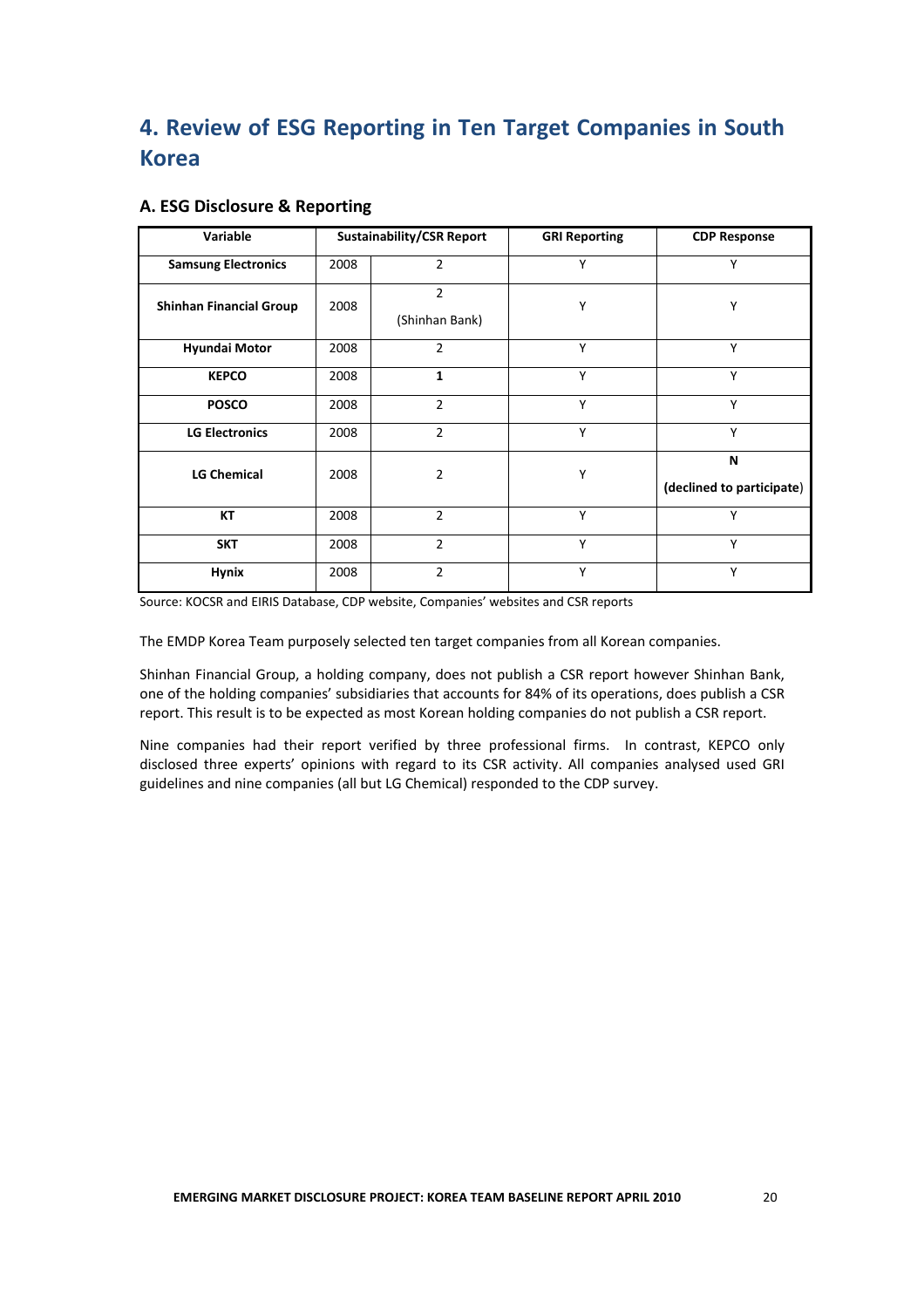### **B. Environmental Issues**

|                                      | <b>Environment Overall</b> | <b>GHG Management</b>                                                    |                       |                             | Water/Waste                                     | <b>LCA</b>        |                                             |                                                           |                              |
|--------------------------------------|----------------------------|--------------------------------------------------------------------------|-----------------------|-----------------------------|-------------------------------------------------|-------------------|---------------------------------------------|-----------------------------------------------------------|------------------------------|
| Variable                             | Policy                     | <b>Board Level</b><br>Environmental Responsibility<br>for<br>Environment | Management<br>systems | Climate<br>Change<br>Policy | GHG/energy Quantitative<br>Reduction<br>Targets | Data<br>Disclosed | Quantitative<br>Water Use<br>Data Disclosed | Quantitative<br><b>Waste Generation</b><br>Data Disclosed | Applied to Product<br>Design |
| Samsung<br><b>Electronics</b>        | Y                          | Υ                                                                        | Y                     | Υ                           | Y                                               | Y                 | Y                                           | Y                                                         | Υ                            |
| Shinhan<br><b>Financial</b><br>Group | Y                          | N                                                                        | N                     | N                           | N                                               | N                 | N                                           | N                                                         | Υ                            |
| Hyundai<br><b>Motor</b>              | Y                          | Y                                                                        | Y                     | Υ                           | Y                                               | Y                 | Y                                           | Y                                                         | Υ                            |
| <b>KEPCO</b>                         | Y                          | Y                                                                        | Y                     | Y                           | Y                                               | Y                 | Y                                           | Y                                                         | N                            |
| <b>POSCO</b>                         | Y                          | Υ                                                                        | Y                     | Y                           | N                                               | Y                 | Y                                           | Y                                                         | Y                            |
| <b>LG Electronics</b>                | Y                          | Υ                                                                        | Y                     | Y                           | Y                                               | Y                 | Y                                           | Y                                                         | Υ                            |
| <b>LG Chemical</b>                   | Y                          | Y                                                                        | Y                     | Y                           | Y                                               | N                 | Y                                           | Y                                                         | Y                            |
| <b>KT</b>                            | Y                          | Y                                                                        | Y                     | Y                           | Y                                               | Y                 | Y                                           | Y                                                         | N                            |
| <b>SKT</b>                           | Y                          | Y                                                                        | N                     | Y                           | N                                               | Y                 | Y                                           | Y                                                         | N                            |
| <b>Hynix</b>                         | Y                          | Y                                                                        | Y                     | Y                           | Υ                                               | Y                 | Y                                           | Y                                                         | Y                            |

Source: KOCSR and EIRIS Database, Companies' websites and CSR reports

All researched companies cover environmental issues in their CSR policies. Samsung Electronics, Hyundai Motor, LG Electronics and Hynix met all nine indicators relevant to environmental issues. These four companies have policies and management systems covering key environmental issues such as resources, energy, emissions or waste. As well as this, their policies or systems are applied to all global operations. They also demonstrate board level responsibility for environmental issues by all having a special committee managed by someone from top level management such as a board member or CEO. In addition, all four firms have disclosed quantitative emissions data on GHG, water, and waste and quantitative reduction targets, including targets for GHG. LG Electronics, Samsung Electronics and Hynix were selected as leaders in climate change by the Korea CDP in 2009, according to the Carbon Disclosure Leadership Index.

The National Green Policy sees the building of an environmentally‐friendly product portfolio as part of most Korean consumer conglomerates' long-term business strategy. Hyundai, LG and Samsung show strong performance in this area by developing products such as hybrid cars, solar power systems and components, and eco-conscious mobile phones. In the industrial sector, POSCO, Hynix and LG Chemical are focusing on research and development efforts towards energy efficiency and reducing hazardous chemicals in products and processes. Shinhan Bank claims to be actively building a green loan portfolio, supporting companies developing clean tech and renewable products.

Most big manufacturers are also engaging with suppliers in order to encourage upstream environmental management. Since 2003, Samsung Electronics has adopted an 'Eco‐partner Certification Process' in order to control the use of harmful chemicals in final products. This is in response to the Restriction of Hazardous Substances Directive, a global initiative. In a similar context, LG Electronics has designed a green program certification system for all LG Electronics' partner firms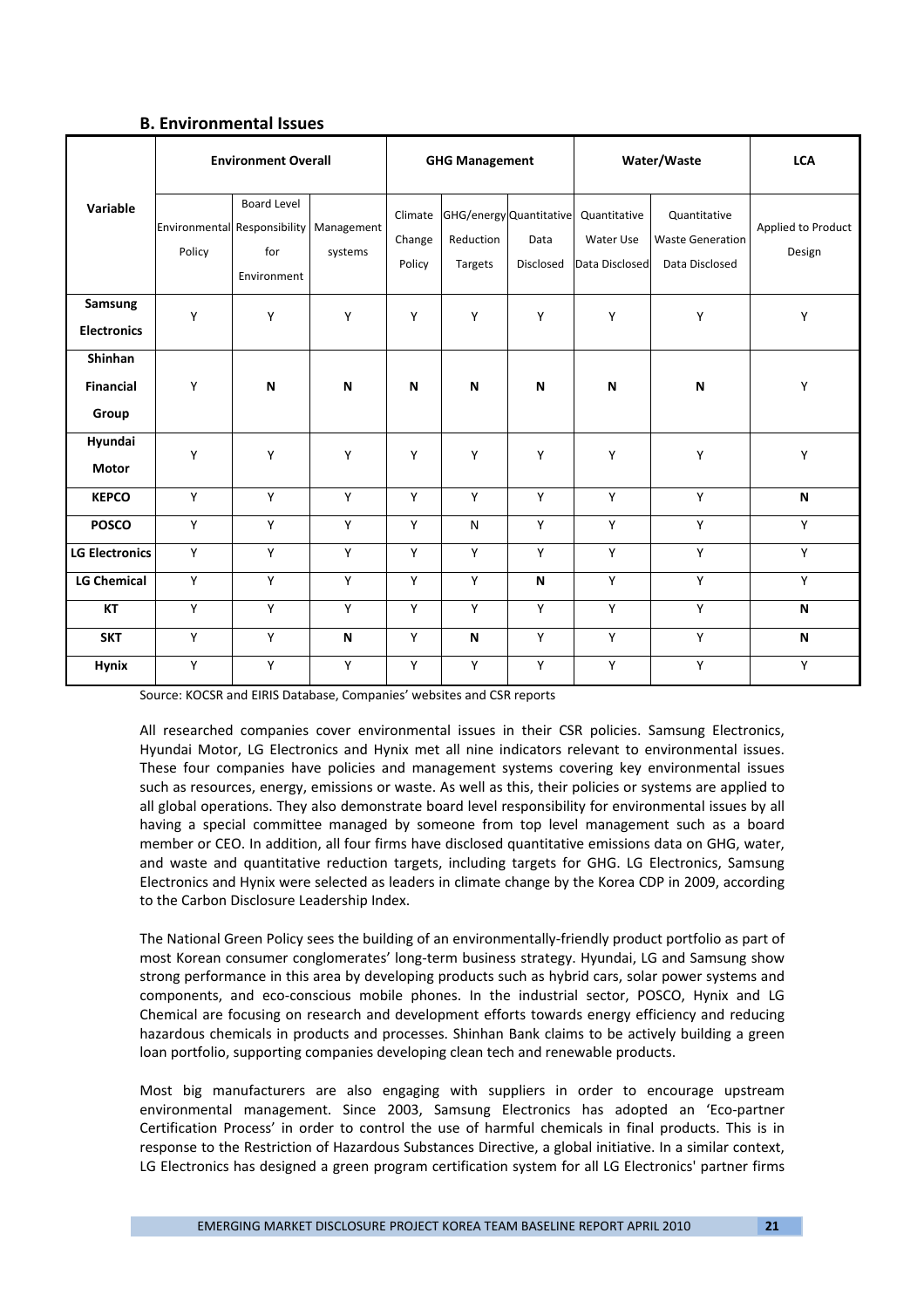that supply parts, raw materials and other services. Hyundai also launched their Eco Chain System in 2006 and has been increasing green management practices in recent months.

In contrast to this, Shinhan Financial Group is regarded as a laggard on environmental issues. SKT also performs poorly relative to other companies. This is further evidence that many Korean financial and services companies consider environmental issues as irrelevant to their sector.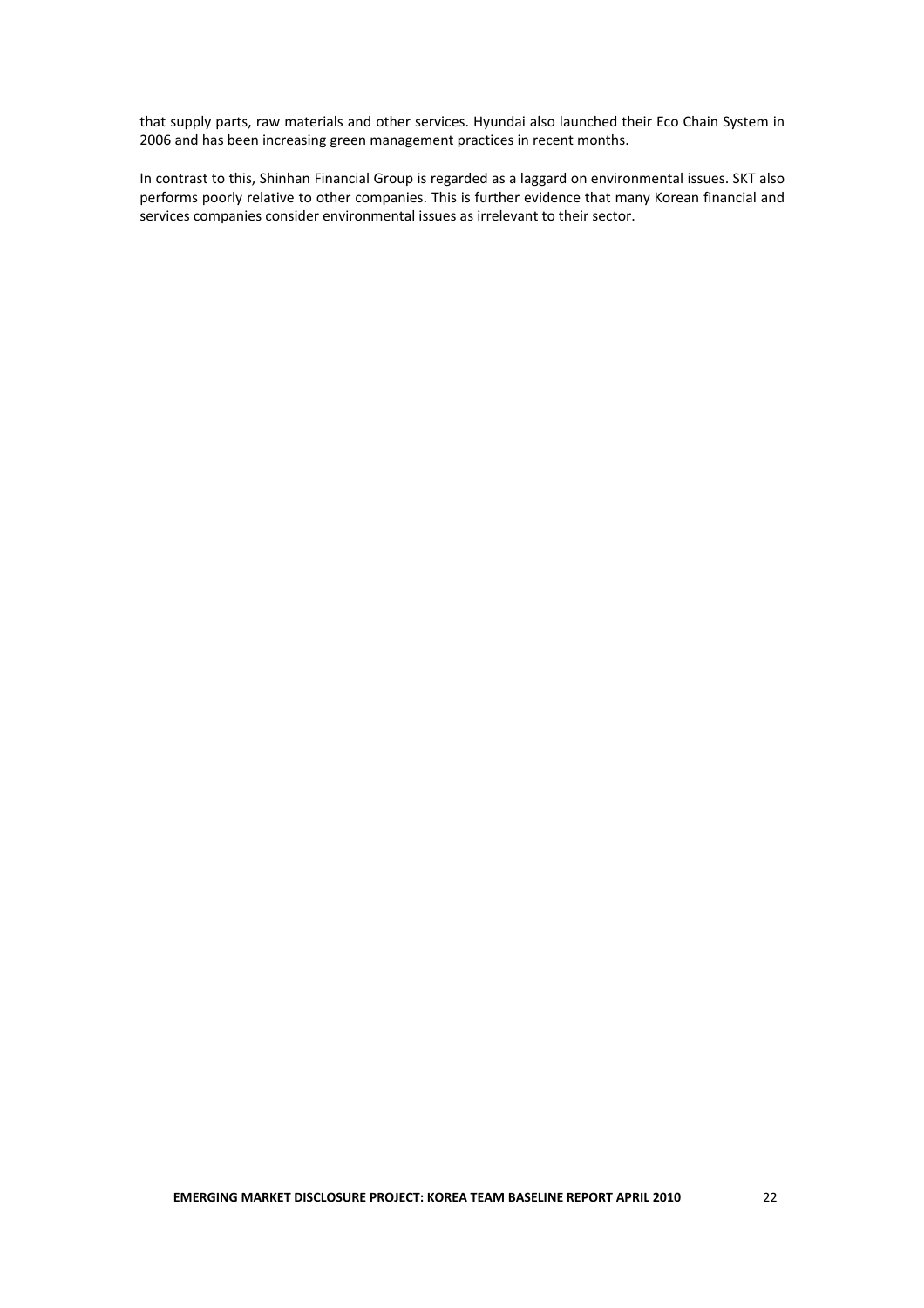### **C. Social Issues**

|                                      | Health and Safety        |                                   |                          |        | Human Rights |             |        | Supply Chain Labour Standards <sup>27</sup> | Stakeholder          |
|--------------------------------------|--------------------------|-----------------------------------|--------------------------|--------|--------------|-------------|--------|---------------------------------------------|----------------------|
| Variable                             | Senior<br>Responsibility | Quantitative<br>Data<br>Disclosed | Community<br>Involvement | Impact | Policy       | Impact      | Policy | Management<br>Systems                       | Management<br>System |
| Samsung<br><b>Electronics</b>        | Y                        | Y                                 | Υ                        | Y      | Υ            | M           | Y      | Υ                                           | Υ                    |
| Shinhan<br><b>Financial</b><br>Group | N                        | N                                 | Υ                        | N      | N            | L           | n/a    | n/a                                         | Υ                    |
| Hyundai<br><b>Motor</b>              | Y                        | Y                                 | Y                        | Y      | Y            | L           | n/a    | n/a                                         | Y                    |
| <b>KEPCO</b>                         | Y                        | Y                                 | Y                        | Y      | Y            | L           | n/a    | n/a                                         | Y                    |
| <b>POSCO</b>                         | Y                        | Y                                 | Y                        | Y      | Υ            | L           | n/a    | n/a                                         | Υ                    |
| ${\sf LG}$<br><b>Electronics</b>     | Y                        | Y                                 | Y                        | Y      | Υ            | н           | Y      | Y                                           | Υ                    |
| <b>LG Chemical</b>                   | Y                        | Y                                 | Y                        | N      | N            | $\mathsf L$ | n/a    | n/a                                         | Y                    |
| KT                                   | Y                        | Y                                 | Y                        | Υ      | Y            | L           | n/a    | n/a                                         | Υ                    |
| <b>SKT</b>                           | Y                        | Y                                 | Y                        | Y      | Y            | $\mathbf H$ | N      | N                                           | Y                    |
| Hynix                                | Υ                        | Υ                                 | Υ                        | Υ      | Υ            | L           | n/a    | n/a                                         | Υ                    |

Source: KOCSR and EIRIS Database, Companies' websites and CSR reports

Most Korean manufacturers have implemented health and safety management systems based on OHSAS (Occupational Health and Safety Assessment Series) 18001 and KOSHA (Korea Occupational Safety and Healthy Agency) 18001, or have integrated health and safety issues and environmental issues in their environmental and health systems (EHS).

It can be seen that all companies researched, with the exception of Shinhan Financial Group, disclose health and safety information. Most of the manufacturers under review (Samsung Electronics, Hyundai Motor, KEPCO, POSCO, LG Electronics and LG Chemical) disclose quantitative data by year and some of these companies compare their data with their peers. They also disclose detailed data on employee training on health and safety.

Community involvement is mentioned frequently in publicly disclosed material. This is regarded within the Korean business sector as a core means for businesses to address social issues. In the past, information disclosed on this topic was mainly focused on financial contributions to charitable causes, infrastructure projects and education facilities. The boundaries of this area have now expanded to include more diverse areas such as support for health care projects and cultural causes. Another change is that community involvement is now frequently combined with ordinary business practices and with products produced. For example, KEPCO has been committed to providing discount tariff rates for the disabled, veterans, men of national merit, welfare institutions and national welfare beneficiaries. LG Electronics provides IT education programs, Shinhan Bank provides finance and economic education programs and Samsung Electronics sponsors information and communication

<sup>27</sup> In the case of supply chain labour standards, we assessed only three companies according to EIRIS-KOCSR risk impact analysis.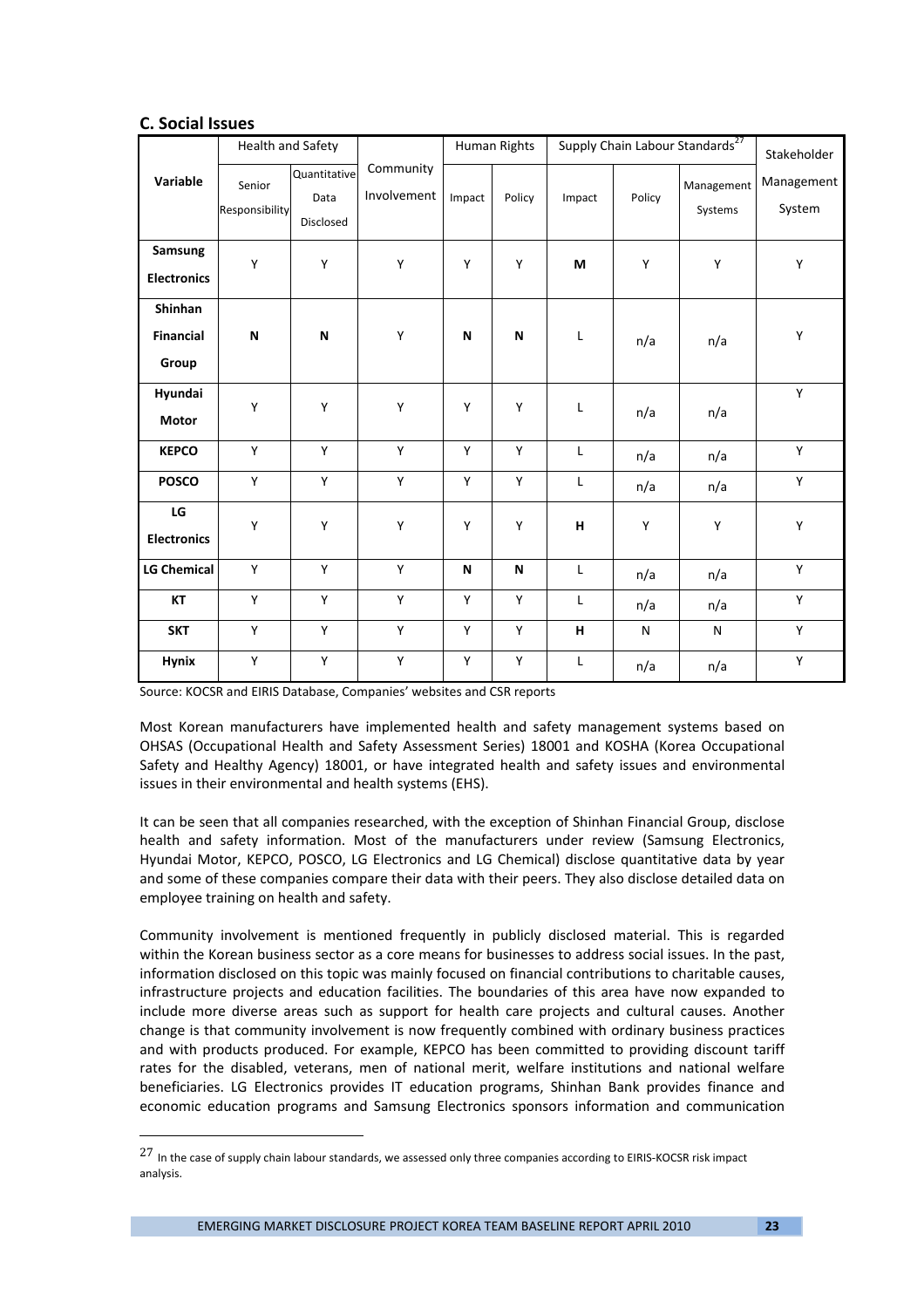technology (ICT) projects in developing countries through World Vision. SKT and KT also provide IT and internet education programs. Hyundai Motor runs mobile, electronic classrooms and provides mobility to those with mobility needs such as the disabled and elderly people. Hyundai Motor also launched 'The Safe Move Campaign' to raise traffic safety awareness. LG Chemistry supports the Chemistry Frontier Festival, a chemistry camp and junior science class.

Many companies have created separate foundations. These are often ways for the founding families of the company to support their chosen areas of need. Most companies disclose detailed information such as employee volunteering activity, payroll giving, gifts in kind and matching gifts through their CSR report, website, and in other publications. However it is felt by some commentators that some companies tend to overstate their social contribution by including sponsorship projects carried out for advertising purposes such as sponsorship of cultural/ sporting events.

Though some emerging market companies now match the performance of their peers in developed countries on environmental issues it is estimated that many companies lag behind on critical human rights issues. The above assessment provides further evidence for this pattern, in contrast to their approach to other social issues. Eight out of ten companies disclose relevant information on human rights policies and systems but only at a basic level, mainly address issues such as the use of child and compulsory labour. Also terms such as 'human rights' are often misunderstood in Korean companies. Some companies deal with anti–discrimination as part of their human rights policies, a concept that is closer to equal opportunities than human rights. Investors wishing to discuss human rights issues during engagement with Korean companies should know this situation.

Sometimes the Korean media, global and Korean NGOs have reported on the differences in treatment received by employees of Korean companies in South Korea and the much more negative treatment of employees of overseas subsidiaries. As Korean companies expand their supply chains, especially in developing countries, most begin to address human rights policies or systems throughout their supply chain and global area of operations, for example Samsung (labour standards in the supply chain) and LG (human rights in Asian Emerging Markets MNCs). In the case of SKT, despite being assessed as 'high impact' with regards to their supply chain labour standards risk according to EIRIS methodology, they have no policy or system in place.<sup>2</sup>

Most companies analysed have a stakeholder management system. Stakeholder 'satisfaction' surveys, especially to customers and employees, are a widely used vehicle for this. Some companies also include their supply chain in these surveys. For instance, Shinhan Bank runs four types of stakeholder surveys, to customers, employees, business partners and communities. Opinions are collected through these on areas such as consumer confidence, social issues, environment and capacity building. It is necessary for Korean companies to involve stakeholders when establishing their ESG strategies and when carrying out the social reporting, monitoring and auditing of their ESG management and activity.

 $^{28}$  EIRIS classifies each company's supply chain labour standard risk as 'Low', 'Medium', or 'High' by considering each company's industrial sector, product, sourcing or sale from high risk products. Only companies that are identified as 'High' or 'Medium' risk are assessed for policy and systems.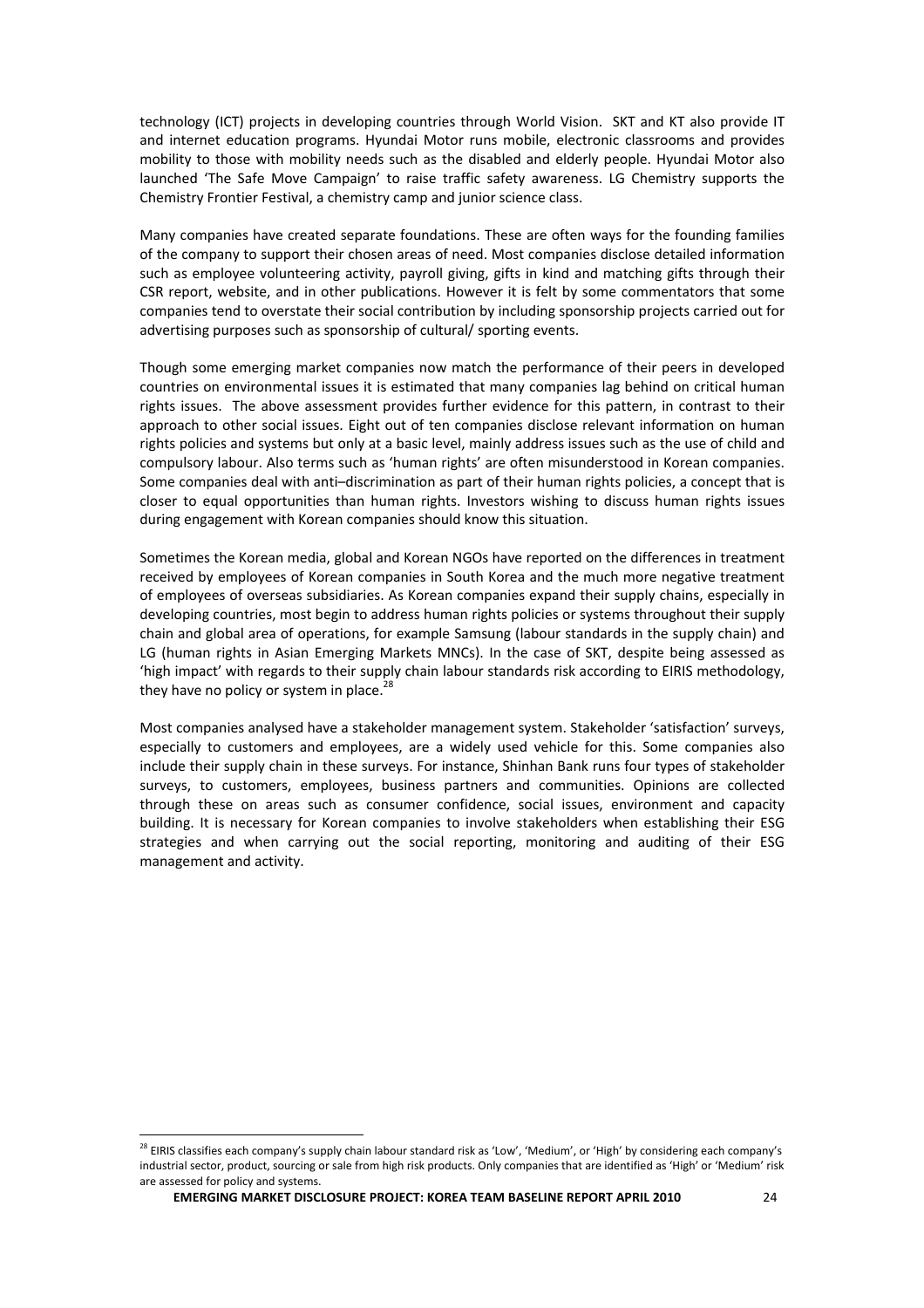### **D. Governance Issues**

|                                | Anti-bribery         |        | Core of Governance             |                                                           |                                                         |                               |  |  |
|--------------------------------|----------------------|--------|--------------------------------|-----------------------------------------------------------|---------------------------------------------------------|-------------------------------|--|--|
| Variable                       | Policy<br>Management | System | Separation of<br>chair and CEO | Having<br>independence of at<br>least 33% of the<br>board | Audit committee with majority<br>independent Directors? | Disclosure of<br>remuneration |  |  |
| <b>Samsung Electronics</b>     | Y                    | Y      | N                              | Y                                                         | Y                                                       | Y                             |  |  |
| <b>Shinhan Financial Group</b> | Y                    | Y      | N                              | Y                                                         | Y                                                       | Y                             |  |  |
| <b>Hyundai Motor</b>           | Υ                    | Y      | N                              | Y                                                         | N                                                       | Υ                             |  |  |
| <b>KEPCO</b>                   | Y                    | Y      | Y                              | Y                                                         | Y                                                       | Υ                             |  |  |
| <b>POSCO</b>                   | Υ                    | Y      | Y                              | Y                                                         | Y                                                       | Y                             |  |  |
| <b>LG Electronics</b>          | Y                    | Y      | Y                              | Y                                                         | Y                                                       | Y                             |  |  |
| <b>LG Chemical</b>             | Υ                    | Υ      | Y                              | Υ                                                         | Y                                                       | Y                             |  |  |
| KT                             | Υ                    | Y      | Y                              | Υ                                                         | Υ                                                       | Υ                             |  |  |
| <b>SKT</b>                     | Υ                    | Y      | N                              | Y                                                         | Y                                                       | Υ                             |  |  |
| <b>Hynix</b>                   | Y                    | Y      | N                              | Y                                                         | Y                                                       | Υ                             |  |  |

Source: KOCSR and EIRIS Database, Companies' websites and CSR reports

According to Korean law, Korean companies with over US \$2bn in assets must meet the following standards: 50% of the directors of the board must be external, companies must have an audit committee comprised of at least three directors and at least two thirds of the directors in this audit committee must be external. There are similar regulations for nomination committees, however remuneration committees are not yet required. Smaller companies need only appoint independent directors to 25% of positions on their boards. They do not need to appoint an audit committee.

Although the above law is in existence, it is estimated that board independence is not yet realised in most big corporations in Korea due to the large conglomerates, known as Chaebol, giving the final decision on most issues to the family head of the company.  $29$  In addition, although board independence is definitely on the rise in big companies as a result of the 50% ruling, it is thought that external directors have not been making independent decisions regarding top management. It has also been found that some so called 'external' board members are not independent from the company. Some have strong relationships with the company, such as through being a former executive of a subsidiary, having previously worked for over ten years as a board member or having had a business contract with the company. Most of the ten companies targeted disclosed three indicators relevant to core governance issues, however, only five companies demonstrated the separation of their chairman of the board and CEO. This pattern is very similar to other big Korean companies.

Although all ten companies disclosed some information on policies and systems on bribery, like other Korean companies there is large scope for improvement. It is especially important for companies to disclose policies on political donations and facilitation payments, practices that are emerging as the new methods of bribery, especially in developing countries. These anti‐bribery policies should also be applied to all business partners (contractors/suppliers/agents) and should include specific information on anti‐bribery systems such as employee training on these issues, compliance mechanisms, a risk assessment on the company's vulnerability and systems for the appointment and remuneration of business partners.

<sup>&</sup>lt;sup>29</sup> According to KCGS, out of six hundred and eighty-five firms monitored, the CEO chairs 96.5% of the boards. (www.cgs.or.kr)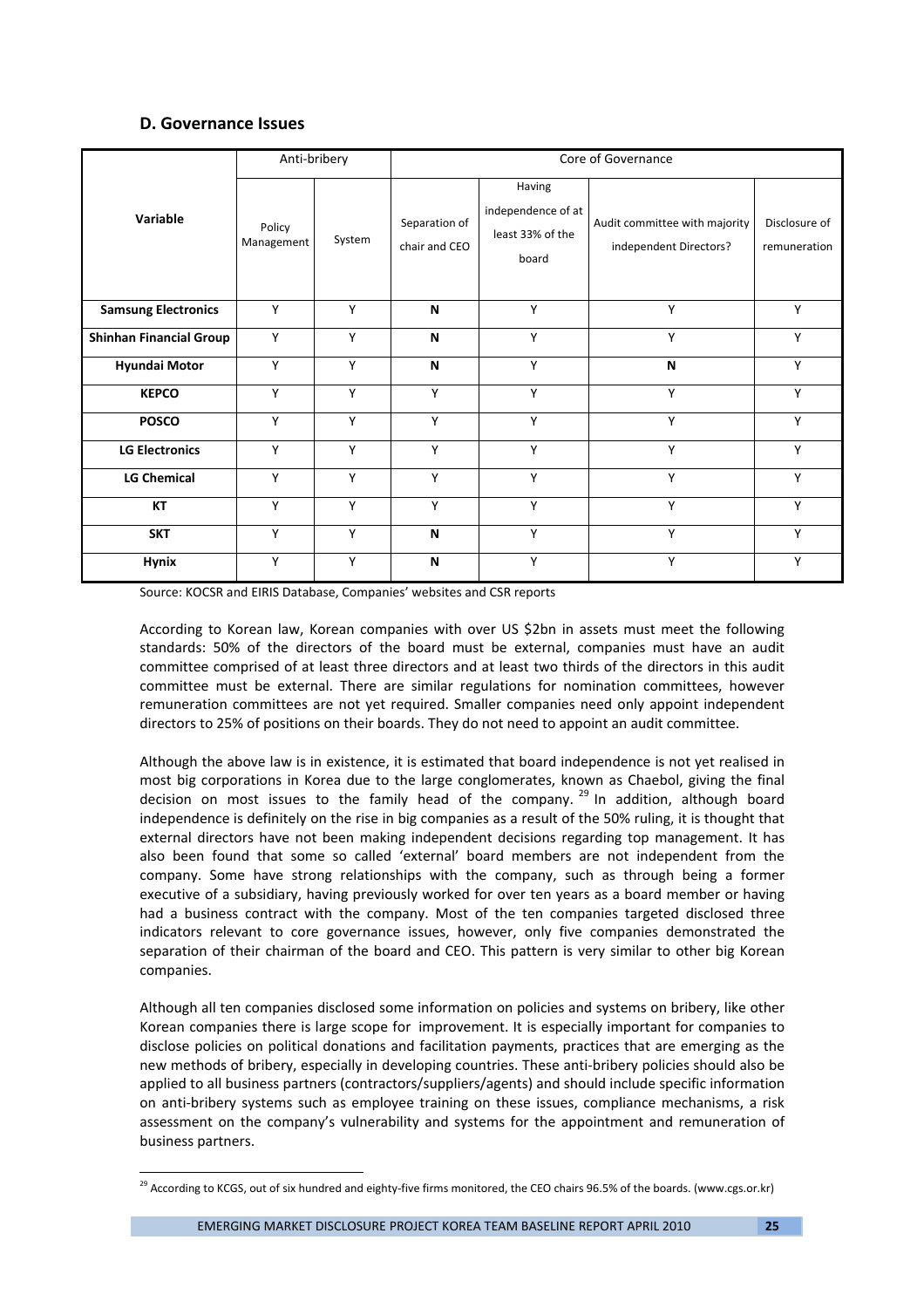# **5. Conclusions & Recommendations**

**Global partners and Korean partners should closely corroborate at this engagement stage:** Because of the strong 'low carbon, green growth' message from the Korean government and given by NPS' signing of the UNPRI, some global investors have an overly-positive view of the future prospects of the SRI market in Korea. This simplistic understanding could damage the asset value of global investors. In order to understand current CSR/SRI risk and opportunity more exactly, global investors could receive help from the Korean partners of the EMDP Korea Team. Equally, Korean partners responsible for contact with target companies could receive help from global organisations as most Korean companies show a more willing attitude towards global investors challenging them on issues than internal investors challenging them on issues.

**The EMDP Korea Team should encourage investment manager and asset owner signatories of the UNPRI and the NPS to join the Korean supporting partners. As a first step, these investors could make a commitment to support the EMDP and its activities by signing onto the** *EMDP Investor Statement on Sustainability Reporting in Emerging Markets.* **They could also join the EMDP Korea** Team: To date, only one Korean investor, NH-CA Asset Management, has co-worked with the EMDP Korea Team, the participation of the Korean investors' group at the engagement stage is critical to attracting Korean companies to this initiative. In order to get the Korean investors' group on board, it would be very helpful to contact investment manager signatories of the UNPRI and the NPS, as UNPRI signatories pledge to ask companies they invest in for standardized reporting on ESG issues using tools such as the GRI, and for ESG issues to be integrated within annual financial reports.

**There is a need to expand the number of target companies. The EMDP Korea Team could consider assessment and engagement with Korean companies which do not publish CSR reports and do not use the GRI's latest guidance:** The majority of the ten companies researched above demonstrate relatively good disclosure of ESG information when compared with Korean companies overall. Therefore it is necessary for investors looking to develop portfolios that include equities traded in Korean markets through EMDP, to have comparable information to make investment decisions. Expanding the number of companies researched on ESG issues and including laggards on ESG disclosure could be considered. This could be considered a reasonable step as many large Korean companies still do not publish a CSR report. This mixed approach could also contribute to a levelling up of Korean companies' ESG disclosure.

**As some of the best ESG reporting practices come from countries with regulations, listing requirements and exchange‐sponsored SRI indices, investors should also use their leverage with governments and listing authorities to promote these reforms:** Considering the Korean government's influence on companies as well as the cultural context of Korean regulation and listing requirements, these are the fastest ways for investors to achieve universal sustainability reporting. Therefore, efforts to promote these changes must be undertaken in parallel with efforts to engage with companies to encourage ESG reporting on an individual basis.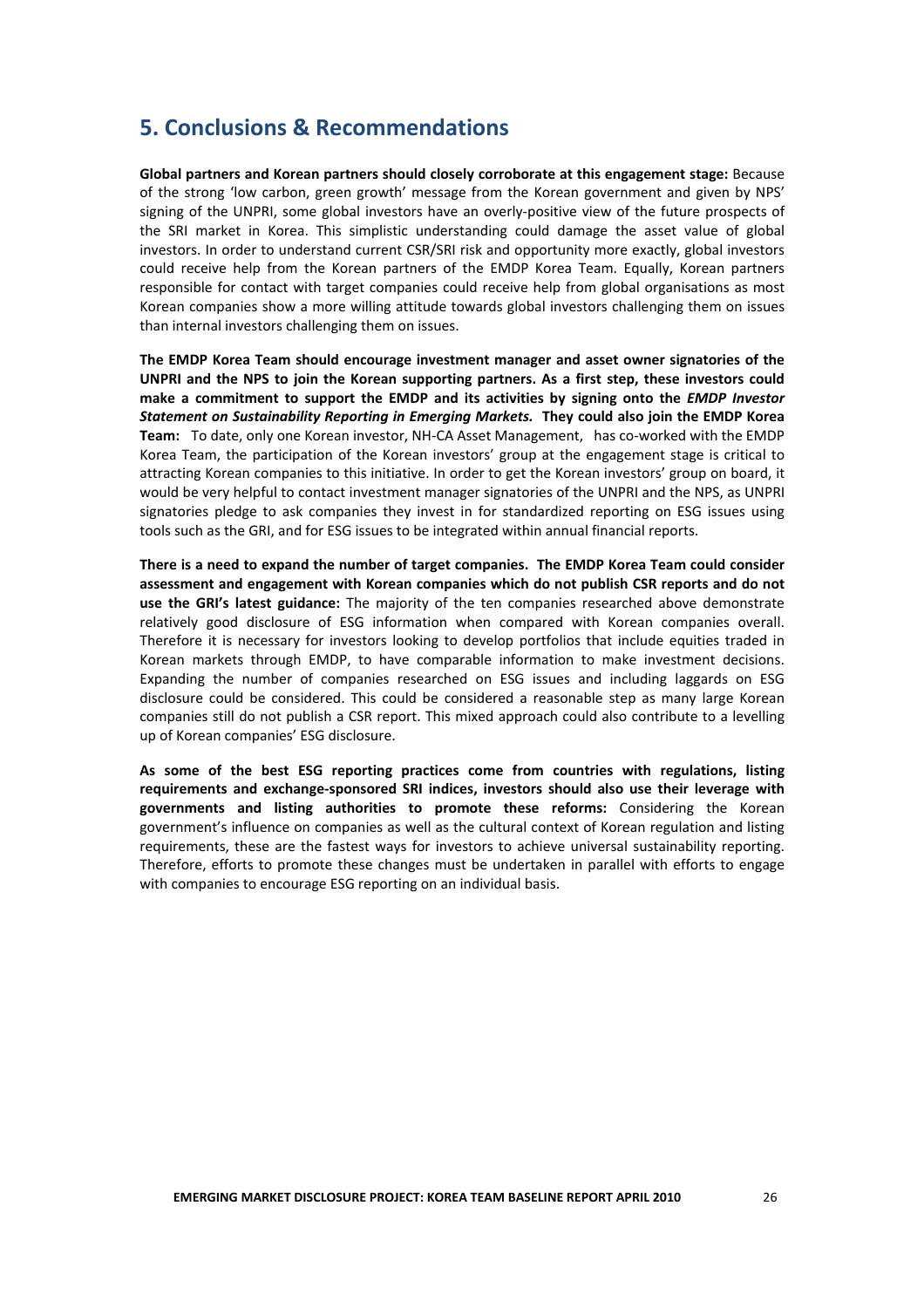# **6. Annex**

# **A. Investor Statement on Sustainability Reporting in Emerging Markets**

# **A Renewed Call to Action ‐ February 2010**

The Emerging Markets Disclosure Project (EMDP) is an international initiative to improve corporate environmental, social and governance (ESG or sustainability) reporting in emerging markets. The EMDP is under the leadership of a steering committee comprised of representatives from Boston Common Asset Management, Calvert Investments and the Social Investment Forum (SIF), with technical advisory support from the United Nations Principles for Responsible Investment (UNPRI). SIF is also the secretariat for the EMDP.

In June 2008, the EMDP's coordinators called on investors to join them in signing onto the *EMDP Investor Statement on Sustainability Reporting in Emerging Markets*, and 29 global institutional investors with close to \$960 billion in assets under management heeded that call to encourage companies in emerging markets to provide better ESG information. More than 15 other firms affiliated with the socially responsible investment movement, including investment advisors and research providers, also signed the statement in support of the initiative.

In February 2010, the EMDP Steering Committee reached out again asking for new signatories to endorse the investor statement which resulted in 46 global institutional investors with close to \$1 trillion in assets under management or advisement and 20 affiliated supporters becoming signatories. Many more of the signatories are from emerging markets including Brazil, Indonesia, South Africa and South Korea.

This renewed call to action comes as the EMDP enters its third and critical final phase, which is focused on outreach and engagement to promote greater disclosure of sustainability factors by corporations operating in Brazil, China, India, Indonesia, South Africa and South Korea. As part of this effort, country teams comprised of local and international investors will be sending letters to and meeting with selected companies, so it is more important than ever that they can point to investor support to help persuade the companies to improve their ESG reporting practices.

### **Introduction**

The signatories to this statement recognize the important role corporate environmental, social and governance 'ESG or sustainability' reporting plays in helping investors to determine which companies are best positioned to deliver strong, long-term investment performance. At the same time, companies increasingly understand that effective management of sustainability challenges and opportunities can contribute directly to financial success by:

- Allowing companies to reach a broader range of investors.
- Achieving greater operational efficiency.
- Improving enterprise‐wide risk management.
- Making more strategic capital expenditures decisions.
- Enhancing customer loyalty and developing new customers.
- Improving brand positioning and value.

• Developing and maintaining market leadership.

However, for such actions to be properly valued by financial markets companies must disclose information about their ESG programs and the progress made toward meeting specific ESG business objectives. For this reason, more than 2,300 global companies, including more than two‐thirds of the constituents in the Global FT 500, issued sustainability reports in 2008.30

EMERGING MARKET DISCLOSURE PROJECT KOREA TEAM BASELINE REPORT APRIL 2010 **27**

<sup>30</sup> CorporateRegister.com (March 2009). *CR Reporting Awards '08, Global Winners & Reporting Trends*. Retrieved February 16, 2010, from http://www.corporateregister.com/pdf/CRRA08.pdf.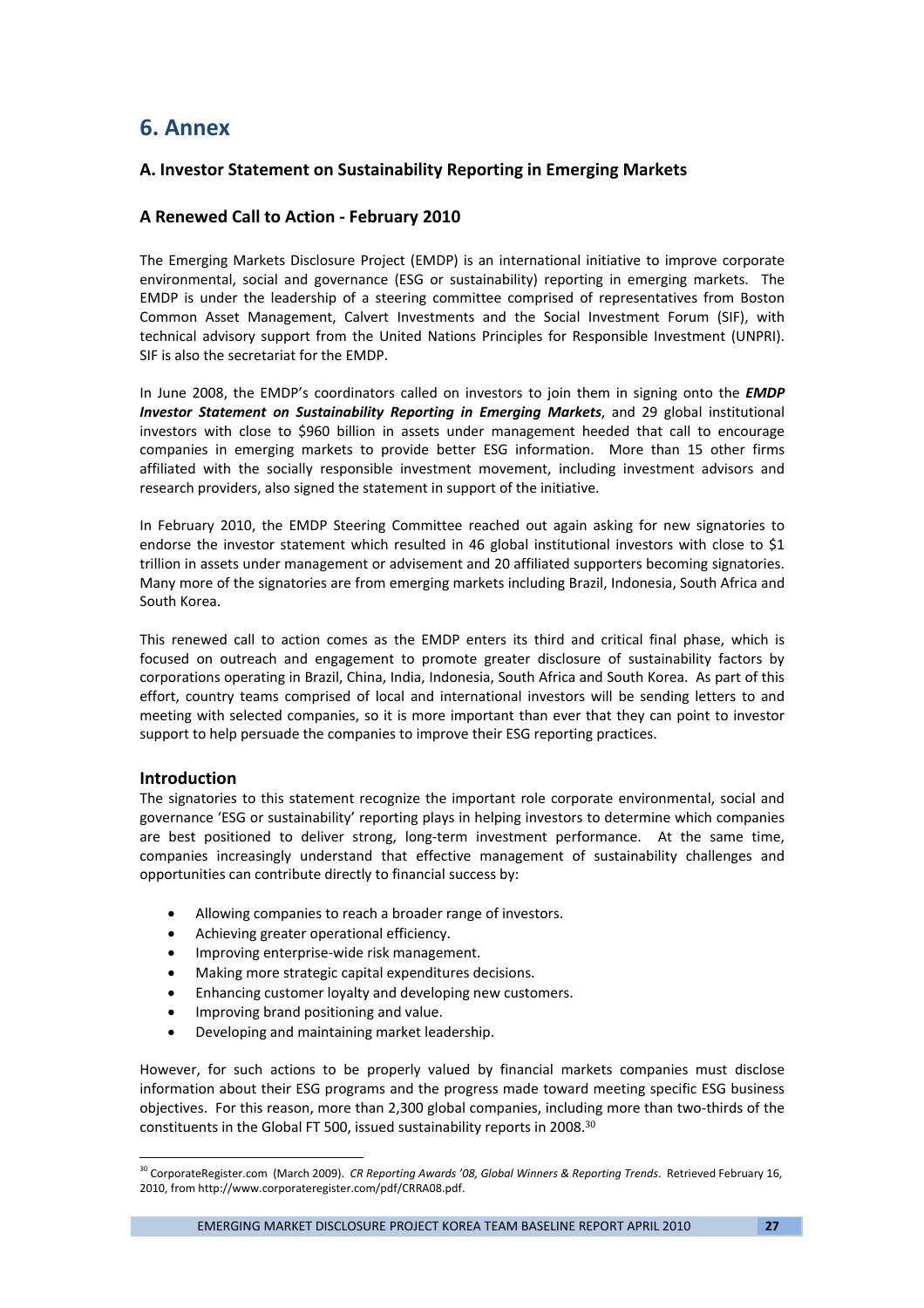### **Why Sustainability Reporting**

Disclosing environmental and social performance data is critical to investors for evaluating:

- Financial health and risk management, as this information augments financial analysis by indicating material risks and potential liabilities that are often overlooked by general accounting standards.
- Management quality, as ESG issues management can be used as a proxy for strong corporate governance and serve as an indicator of a company's overall management quality.
- Competitive positioning, as firms in emerging markets are increasingly competing globally and will be assessed according to their ability to comply with evolving international standards such as the European Union's Restriction of Use of certain Hazardous Substances Directive (RoHS) and the Waste Electrical and Electronic Equipment Directive (WEEE) regulations. In addition, home country standards are changing quickly and creating opportunities for companies with forward looking environmental and labour policies and programs to distinguish themselves.
- Growth potential, as there is a large and growing body of evidence indicating that companies that are pro‐active environmental stewards, responsible corporate citizens and strong employers are more likely to create long-term shareholder value.

### **Sustainability Disclosure in Emerging Markets**

As emerging market companies continue to grow in significance in the global economy, so do investor expectations for these companies. Emerging markets represent important investment areas, but a lack of transparency can hamper potential investment. Specifically, investors often do not have enough information on the manner in which companies in emerging markets have assessed and responded to risks and opportunities related to sustainability issues—and how these risks and opportunities might affect future financial performance and valuation.

In particular, the signatories to this statement encourage all companies to enhance transparency by working toward:

- Providing regularly updated ESG disclosure in financial reports or in specialized sustainability reports, focusing on the most material business risks and opportunities.
- Setting clear sustainability goals and disclosing progress towards meeting targets.
- Using the Global Reporting Initiative (GRI) framework in preparing their reports. At a minimum, we recommend that companies list exactly which GRI indicators are addressed in their reports as part of a 'GRI Index.'
- Continually improving their reporting based on feedback from key stakeholder groups, including both financial stakeholders and non‐financial stakeholders, such as employees, customers and relevant community and civil society groups.

The EMDP's most recent baseline study underscores the need for improved reporting in emerging markets.<sup>31</sup> It found that while 96 percent of the 100 largest emerging market companies reported on at least one ESG factor, only 14 of the 100 declared reporting in accordance with the GRI's guidelines, with a mere 20 making reference to the GRI. Furthermore, of the 28 companies in the study listed as signatories to the United Nations Global Compact, only 18 (64 percent) produced a Communication on Progress (COP) and/or a GRI report in compliance with the Compact's reporting requirements. In addition, only 30 percent of the companies offered any climate‐related information.

### **Why the GRI**

We urge companies to use the GRI's third generation, G3 Sustainability Reporting Guidelines to inform company reporting, and in so doing, increase the credibility, comparability, and utility of their reporting efforts. A GRI‐based report also serves as a strong communication on progress for corporate signatories of the Global Compact.

**EMERGING MARKET DISCLOSURE PROJECT: KOREA TEAM BASELINE REPORT APRIL 2010** 28

<sup>31</sup> Emerging Markets Disclosure Project. (December 2009). *Corporate Sustainability Disclosure in Emerging Markets*. Retrieved February 16, 2009, from http://socialinvest.org/projects/iwg/documents/EMDP\_UNCTAD\_REPORT.pdf.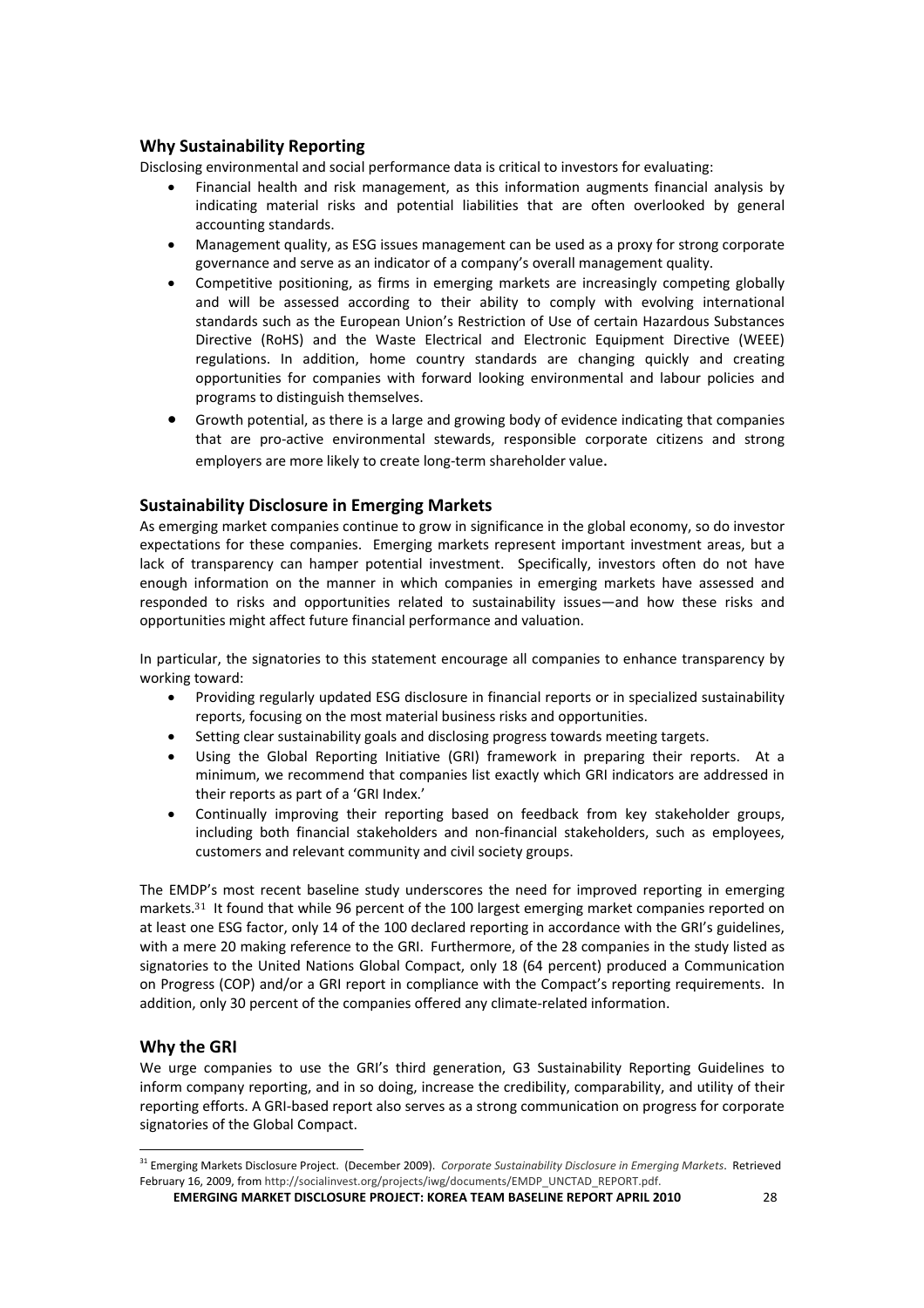The Global Reporting Initiative (www.globalreporting.org) is an international organization developed by businesses working with a broad base of global organizations. The GRI provides guidance on sustainability reporting process and content through the GRI guidelines, a flexible reporting system that allows companies to focus on the issues most relevant to company operations.

More than 1,000 organizations globally currently use the GRI guidelines in developing their sustainability reports. In fact, of the 3,100 companies issuing sustainability reports in 2008 tracked by CorporateRegister.com, approximately one third followed the GRI's guidelines in issuing reports, making it the most widely used standard worldwide.<sup>32</sup> Similarly, KPMG found that 60 percent of the Global Fortune 250 and more than 30 percent of the 100 biggest companies worldwide by revenue used the GRI guidelines in their reporting in 2008.<sup>33</sup>

### **Conclusion**

The signatories to this statement believe that the next generation of leading companies will distinguish themselves through their commitment to sustainability, as demonstrated through robust sustainability reporting, and will be correspondingly rewarded by the market.

### **2010 Signatories:**

- 1. Allianz Global Investors Korea Limited
- 2. Bâtirente
- 3. Blue Summit Financial Group, Inc.
- 4. Boston Common Asset Management, LLC
- 5. British Columbia Teachers' Federation Salary Indemnity Fund
- 6. Calvert Investments
- 7. Canadian Labour Congress Staff Pension Fund
- 8. Christian Brothers Investment Services, Inc.
- 9. The Christopher Reynolds Foundation
- 10. Church of the Brethren Benefit Trust, Inc.
- 11. Comgest
- 12. The Co-operative Asset Management
- 13. DnB NOR Asset Management
- 14. Domini Social Investments LLC
- 15. Element Investment Managers (formerly Frater Asset Management)
- 16. Environmental Investment Services Asia Limited (EISAL)
- 17. Ethos Foundation
- 18. F&C Management Limited
- 19. FIM Asset Management
- 20. GES Investment Services
- 21. Government Employees Pension Fund of South Africa
- 22. Henderson Global Investors, Sustainable and Responsible Investment
- 23. Local Authority Pension Fund Forum (LAPFF)
- 24. Macif Gestion
- 25. Mercy Investment Services
- 26. Meritas Mutual Funds

27. Merseyside Pension Fund

EMERGING MARKET DISCLOSURE PROJECT KOREA TEAM BASELINE REPORT APRIL 2010 **29**

<sup>32</sup> CorporateRegister.com (March 2009). *CRReportingAwards '08, Global Winners & Reporting Trends*. Retrieved February 16, 2010, from http://www.corporateregister.com/pdf/CRRA08.pdf.

<sup>33</sup> KPMG (October 2008). *KPMG International Survey of Corporate Responsibility Reporting 2008*. Retrieved February 16, 2010, from http://www.kpmg.com/SiteCollectionDocuments/International‐corporate‐responsibility‐survey‐2008\_v2.pdf.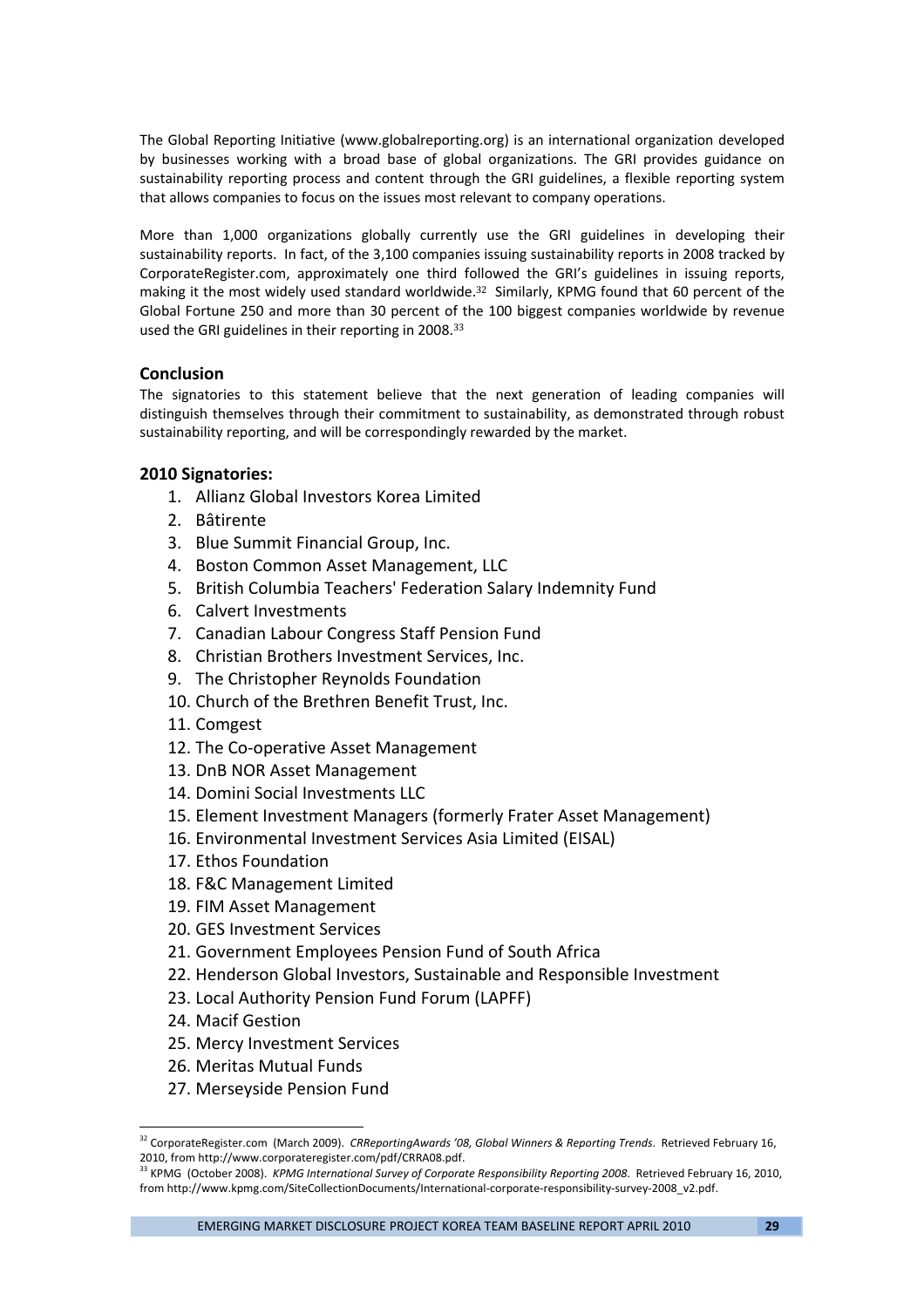- 28. MMA Praxis Mutual Funds
- 29. Mn Services N.V.
- 30. Natural Investments LLC
- 31. Neuberger Berman Socially Responsive Fund
- 32. NH‐CA Asset Management
- 33. Northwest & Ethical Investments L.P.
- 34. Oikocredit USA
- 35. Pax World
- 36. PGGM Vermogensbeheer B.V
- 37. PREVI ‐ Caixa de Previdência dos Funcionários do Banco do Brasil
- 38. Progressive Asset Management
- 39. PT BNP Paribas Investment Partners
- 40. The Seventh Swedish National Pension Fund (AP7)
- 41. SNS Asset Management N.V.
- 42. Trillium Asset Management Corporation
- 43. United Methodist Church General Board of Pension and Health Benefits
- 44. Vancity Investment Management (formerly Inhance Investment Mmgt, Inc.)
- 45. Veris Wealth Partners
- 46. General Board of Global Ministries United Methodist Church

# **2010 Affiliated Supporters:**

- 1. As You Sow
- 2. Association for Sustainable and Responsible Investment in Asia (ASrIA)
- 3. Bloomberg
- 4. CAER ‐ Corporate Analysis. Enhanced Responsibility
- 5. Ceres
- 6. Eco‐Frontier
- 7. Ethical Investment Research Services Ltd. (EIRIS)
- 8. Eurosif (European Sustainable Investment Forum)
- 9. FBDS Brazilian Foundation for Sustainable Development
- 10. Indonesia WISE
- 11. KOCSR
- 12. Korea Corporate Governance Service
- 13. Korea Sustainability Investing Forum (KOSIF)
- 14. P.T. Minaca Selaras
- 15. Responsible Research
- 16. RiskMetrics Group
- 17. Shareholder Association for Research and Education (SHARE)
- 18. Si2
- 19. SolAbility
- 20. SUSTINVEST Co., Ltd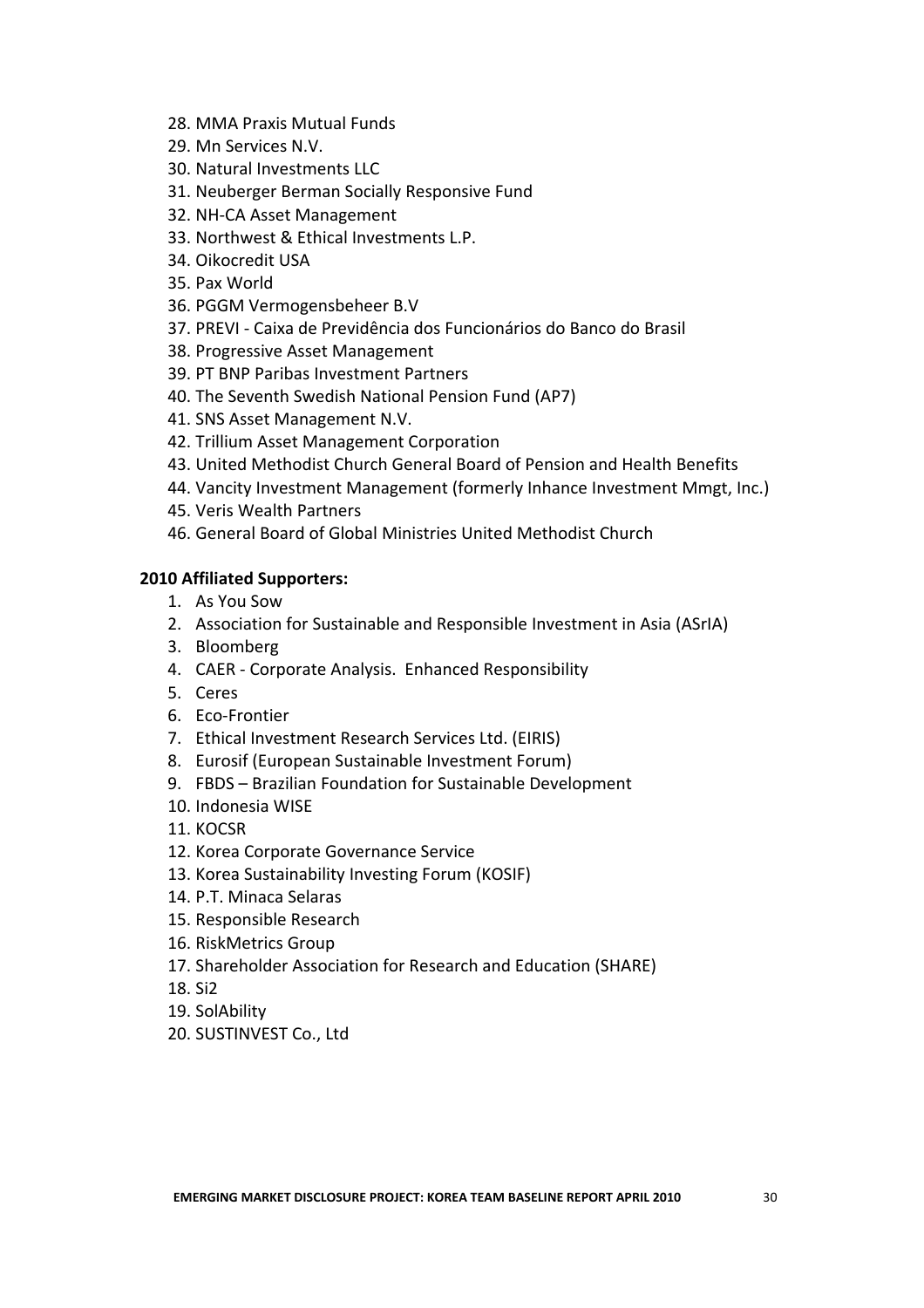### **B. South Korean signatories to the Principles for Responsible Investment**

(As of January 19, 2010)

**Investment Manager Signatories** Allianz Global Investors Korea Limited Ark Investment Advisors Inc. Hana AIM Incorporated Mirae Asset Investment Management Co., Ltd Nonghyup CA Asset Management Co. SH Asset Management Co. Hyundai Investments, Co., LTD

**Asset Owner Signatories** Korea National Pension Service (NPS)

**Professional Service Partners** Eco Eye Eco‐Frontier Solability Co. Ltd. Sustinvest Korea Corporate Governance Service (KCGS) KOREA CSR Research Service(KOCSR)

Source: *http://www.unpri.org/signatories*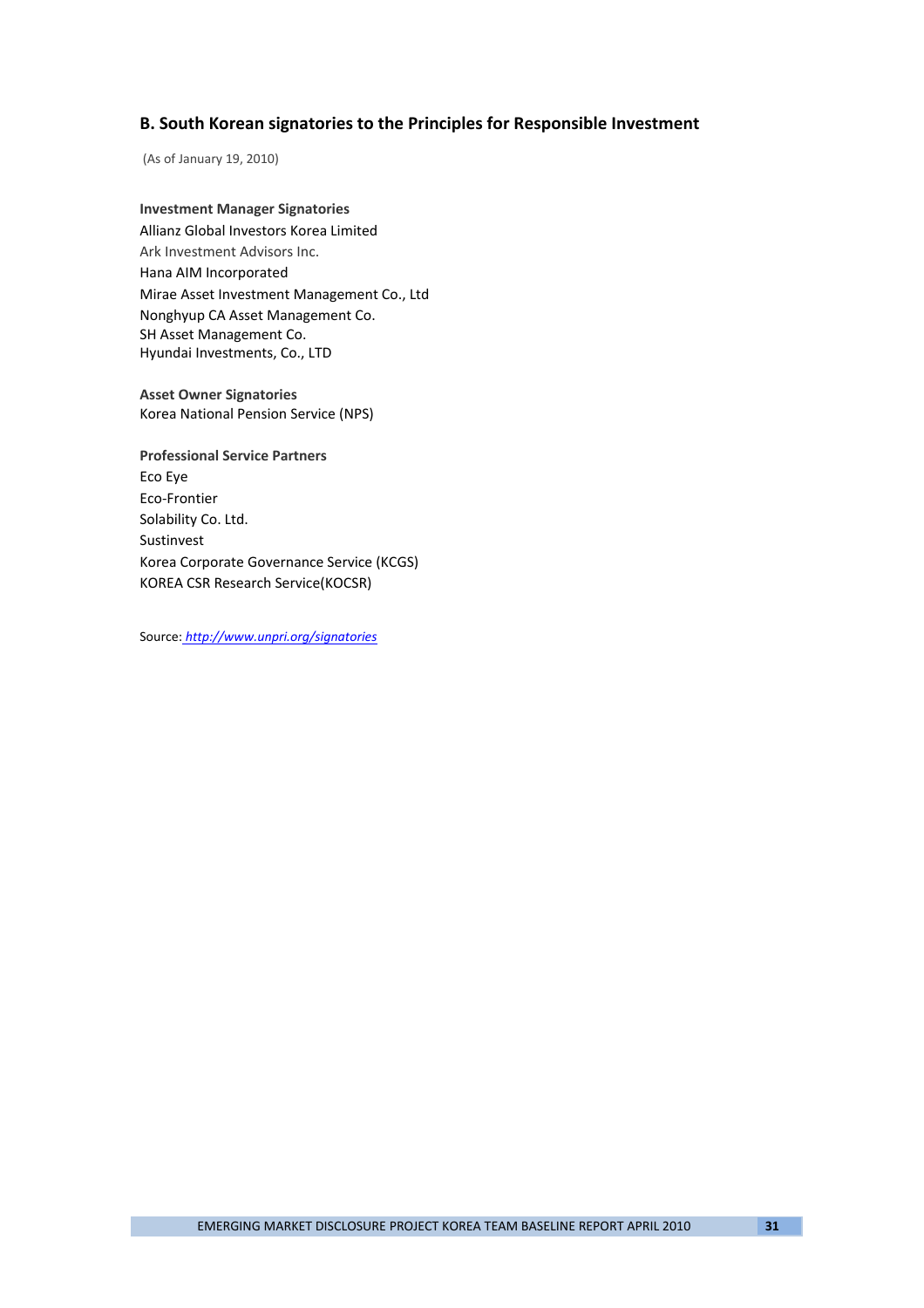### **C. South Korean signatories to the UN Global Compact** (as of Feb 2009)

72 active participants with over 250 full-time employees.

Amorepacific Corporation 
and the contract of the contract of the Korea Housing Guarantee Co., Ltd Bokwang Family Mart **The Contract Contract Contract Contract Contract Contract Contract Contract Contract Contract Contract Contract Contract Contract Contract Contract Contract Contract Contract Contract Contract Contract** Bow Industrial Co. **Bow Industrial Co. Co.** *Korea Midland Power Co., Ltd.* CJ Corp Korea National Housing Corporation DaeBo Communication & Systems Corporation **Korea Plant Service and Engineering** Daegu Bank Korea Power Engineering Company, Inc. DAEWOONG Pharmaceutical Co, Ltd. **Matcheson Contact Contact Contact Contact Contact Contact Contact Contact Contact Contact Contact Contact Contact Contact Contact Contact Contact Contact Contact Contact Contact Contact C** Design House Korea Railroad Corporation Environmental Management Corporation Korea Resources Corporation Hana Bank Korea Securities Depository Health Insurance Review & Assessment Service Korea South‐East Power Co. Hynix Semiconductor Inc. Korea Trade‐Investment Promotion Agency Hyundai Hysco Korea Water Resources Corporation - K-water Hyundai Mobis **Korea Western Power Co., Ltd.** Communist Communist Communist Communist Communist Communist Communist Communist Communist Communist Communist Communist Communist Communist Communist Communist Communist Commun Hyundai Motor Company Korea Workers' Compensation & Welfare Service Hyundai Steel Company **Korean Air** Korean Air Incheon International Airport Corporation KT KB Kookmin Bank **Kumho Engineering and Construction** KIA Motors Corporation KIA Munitive Kyung-Hyang Shin Munitive Kyung-Hyang Shin Munitive Kyung-Hyang Shin Munitive Kyung-Hyang Shin Munitive Kyung-Hyang Shin Munitive Kyung-Hyang Shin Munitive Kyung-Hyang Shin Munitive Kyun Korea Agro - Fisheries Trade Corporation Lotte Shopping Co., Ltd Korea Airports Corporation **LG Electronics**, Inc. Korea Appraisal Board LS Cable CO., Ltd Korea Cadastral Survey Corporation Munhwa Broadcasting Corporation - MBC Korea Credit Guarantee Fund **The Communist Communist Communist Communist Communist Communist Communist Communist Communist Communist Communist Communist Communist Communist Communist Communist Communist Communist Communist** Korea Deposit Insurance Corporation **Samsung** Samsung Korea District Heating Corporation **Sexual Secul Metro** Seoul Metro Korea East-West Power Co., Ltd. Shinhan Bank Korea Electric Power Corporation **SK Energy Co., Ltd.** Korea Electric Power Data Network Co., Ltd. SK Telecom Korea Electric Power Industrial Development Co. Ltd STX Corporation Korea Environment & Resources Corporation **SungjinGeotec Co., Ltd.** Korea Gas Corporation **Sungioo D** and D Inc. Korea Gas Safety Corporation **by Community** Co., Ltd. Korea Housing Finance Corporation Yuhan-Kimberly

Bae, Kim and Lee LLC **Korea Hydro and Nuclear Power Corporation Co.**, Ltd Chin Hung International, Inc *Chin Hung International, Inc*  **Korea Minting and Security Printing Corporation - KOMSCO** 

Source: *www.unglobalcompact.org*